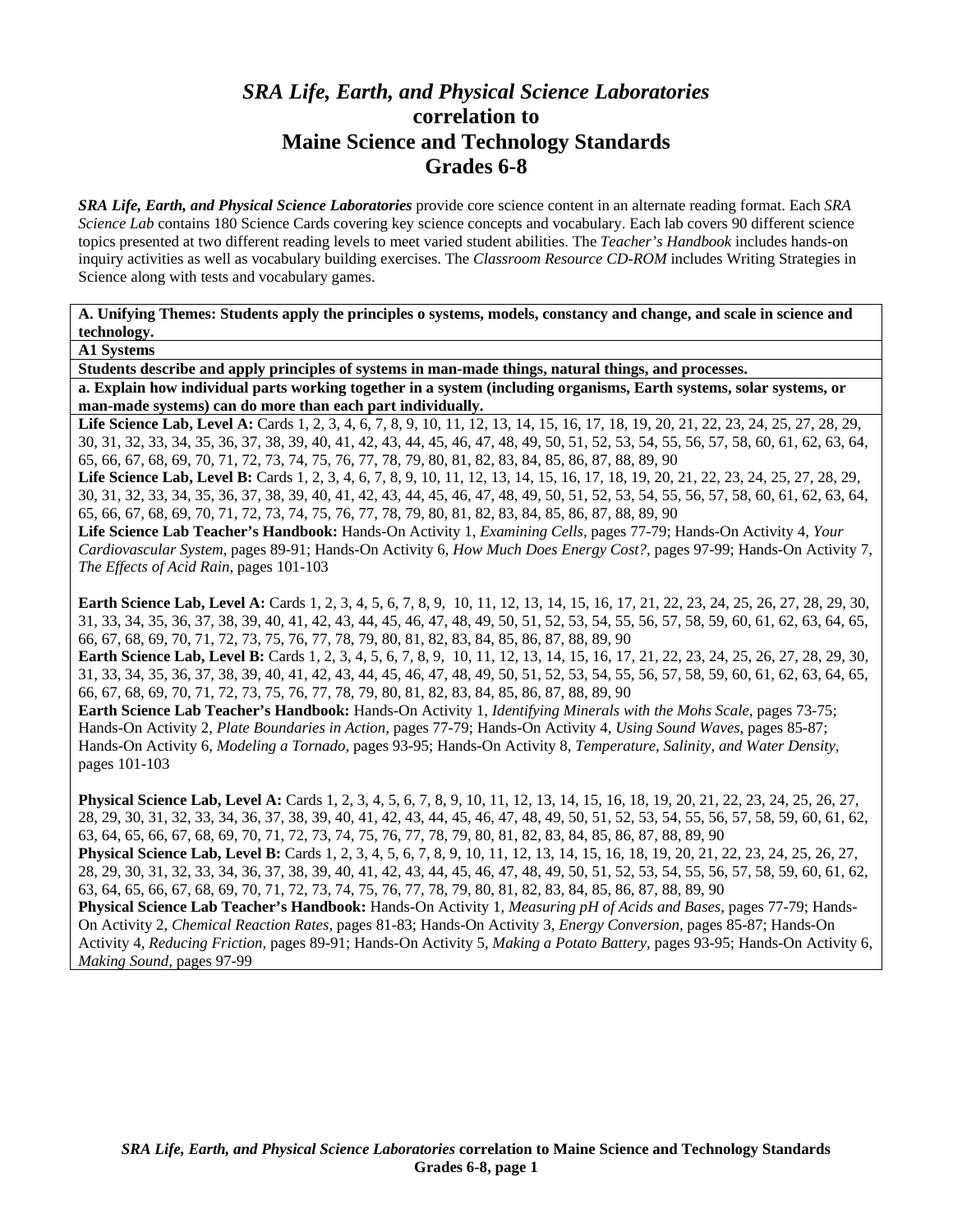**A1 Systems** 

**Students describe and apply principles of systems in man-made things, natural things, and processes.** 

**b. Explain how the output of one part of a system, including waste products from manufacturing or organisms, can become the input of another part of a system.** 

Life Science Lab, Level A: Cards 9, 12, 13, 17, 20, 21, 22, 50, 51, 76, 77, 78, 79 **Life Science Lab, Level B:** Cards 9, 12, 13, 17, 20, 21, 22, 50, 51, 76, 77, 78, 79

**Earth Science Lab, Level A:** Cards 23, 25, 26, 27, 28, 29, 59, 60, 61 **Earth Science Lab, Level B:** Cards 23, 25, 26, 27, 28, 29, 59, 60, 61

**Physical Science Lab, Level A:** Cards 27, 28, 29, 30, 34, 38, 44, 45, 46, 47, 48, 49 **Physical Science Lab, Level B:** Cards 27, 28, 29, 30, 34, 38, 44, 45, 46, 47, 48, 49

**A. Unifying Themes: Students apply the principles o systems, models, constancy and change, and scale in science and technology.** 

**A1 Systems** 

**Students describe and apply principles of systems in man-made things, natural things, and processes.** 

**c. Describe how systems are nested and that systems may be thought of as containing subsystems (as well as being a subsystem of a larger system) and apply the understanding to analyze systems.** 

Life Science Lab, Level A: Cards 1, 2, 3, 4, 6, 7, 8, 9, 10, 11, 12, 13, 14, 15, 16, 17, 18, 19, 20, 21, 22, 23, 24, 25, 27, 28, 29, 30, 31, 32, 33, 34, 35, 36, 37, 38, 39, 40, 41, 42, 43, 44, 45, 46, 47, 48, 49, 50, 51, 52, 53, 54, 55, 56, 57, 58, 60, 61, 62, 63, 64, 65, 66, 67, 68, 69, 70, 71, 72, 73, 74, 75, 76, 77, 78, 79, 80, 81, 82, 83, 84, 85, 86, 87, 88, 89, 90

Life Science Lab, Level B: Cards 1, 2, 3, 4, 6, 7, 8, 9, 10, 11, 12, 13, 14, 15, 16, 17, 18, 19, 20, 21, 22, 23, 24, 25, 27, 28, 29, 30, 31, 32, 33, 34, 35, 36, 37, 38, 39, 40, 41, 42, 43, 44, 45, 46, 47, 48, 49, 50, 51, 52, 53, 54, 55, 56, 57, 58, 60, 61, 62, 63, 64, 65, 66, 67, 68, 69, 70, 71, 72, 73, 74, 75, 76, 77, 78, 79, 80, 81, 82, 83, 84, 85, 86, 87, 88, 89, 90

**Life Science Lab Teacher's Handbook:** Hands-On Activity 1, *Examining Cells,* pages 77-79; Hands-On Activity 4, *Your Cardiovascular System,* pages 89-91; Hands-On Activity 6, *How Much Does Energy Cost?,* pages 97-99; Hands-On Activity 7, *The Effects of Acid Rain,* pages 101-103

**Earth Science Lab, Level A:** Cards 1, 2, 3, 4, 5, 6, 7, 8, 9, 10, 11, 12, 13, 14, 15, 16, 17, 21, 22, 23, 24, 25, 26, 27, 28, 29, 30, 31, 33, 34, 35, 36, 37, 38, 39, 40, 41, 42, 43, 44, 45, 46, 47, 48, 49, 50, 51, 52, 53, 54, 55, 56, 57, 58, 59, 60, 61, 62, 63, 64, 65, 66, 67, 68, 69, 70, 71, 72, 73, 75, 76, 77, 78, 79, 80, 81, 82, 83, 84, 85, 86, 87, 88, 89, 90

**Earth Science Lab, Level B:** Cards 1, 2, 3, 4, 5, 6, 7, 8, 9, 10, 11, 12, 13, 14, 15, 16, 17, 21, 22, 23, 24, 25, 26, 27, 28, 29, 30, 31, 33, 34, 35, 36, 37, 38, 39, 40, 41, 42, 43, 44, 45, 46, 47, 48, 49, 50, 51, 52, 53, 54, 55, 56, 57, 58, 59, 60, 61, 62, 63, 64, 65, 66, 67, 68, 69, 70, 71, 72, 73, 75, 76, 77, 78, 79, 80, 81, 82, 83, 84, 85, 86, 87, 88, 89, 90

**Earth Science Lab Teacher's Handbook:** Hands-On Activity 1, *Identifying Minerals with the Mohs Scale,* pages 73-75; Hands-On Activity 2, *Plate Boundaries in Action,* pages 77-79; Hands-On Activity 4, *Using Sound Waves,* pages 85-87; Hands-On Activity 6, *Modeling a Tornado,* pages 93-95; Hands-On Activity 8, *Temperature, Salinity, and Water Density,* pages 101-103

**Physical Science Lab, Level A:** Cards 1, 2, 3, 4, 5, 6, 7, 8, 9, 10, 11, 12, 13, 14, 15, 16, 18, 19, 20, 21, 22, 23, 24, 25, 26, 27, 28, 29, 30, 31, 32, 33, 34, 36, 37, 38, 39, 40, 41, 42, 43, 44, 45, 46, 47, 48, 49, 50, 51, 52, 53, 54, 55, 56, 57, 58, 59, 60, 61, 62, 63, 64, 65, 66, 67, 68, 69, 70, 71, 72, 73, 74, 75, 76, 77, 78, 79, 80, 81, 82, 83, 84, 85, 86, 87, 88, 89, 90 **Physical Science Lab, Level B:** Cards 1, 2, 3, 4, 5, 6, 7, 8, 9, 10, 11, 12, 13, 14, 15, 16, 18, 19, 20, 21, 22, 23, 24, 25, 26, 27, 28, 29, 30, 31, 32, 33, 34, 36, 37, 38, 39, 40, 41, 42, 43, 44, 45, 46, 47, 48, 49, 50, 51, 52, 53, 54, 55, 56, 57, 58, 59, 60, 61, 62, 63, 64, 65, 66, 67, 68, 69, 70, 71, 72, 73, 74, 75, 76, 77, 78, 79, 80, 81, 82, 83, 84, 85, 86, 87, 88, 89, 90 **Physical Science Lab Teacher's Handbook:** Hands-On Activity 1, *Measuring pH of Acids and Bases,* pages 77-79; Hands-On Activity 2, *Chemical Reaction Rates,* pages 81-83; Hands-On Activity 3, *Energy Conversion,* pages 85-87; Hands-On Activity 4, *Reducing Friction,* pages 89-91; Hands-On Activity 5, *Making a Potato Battery,* pages 93-95; Hands-On Activity 6, *Making Sound,* pages 97-99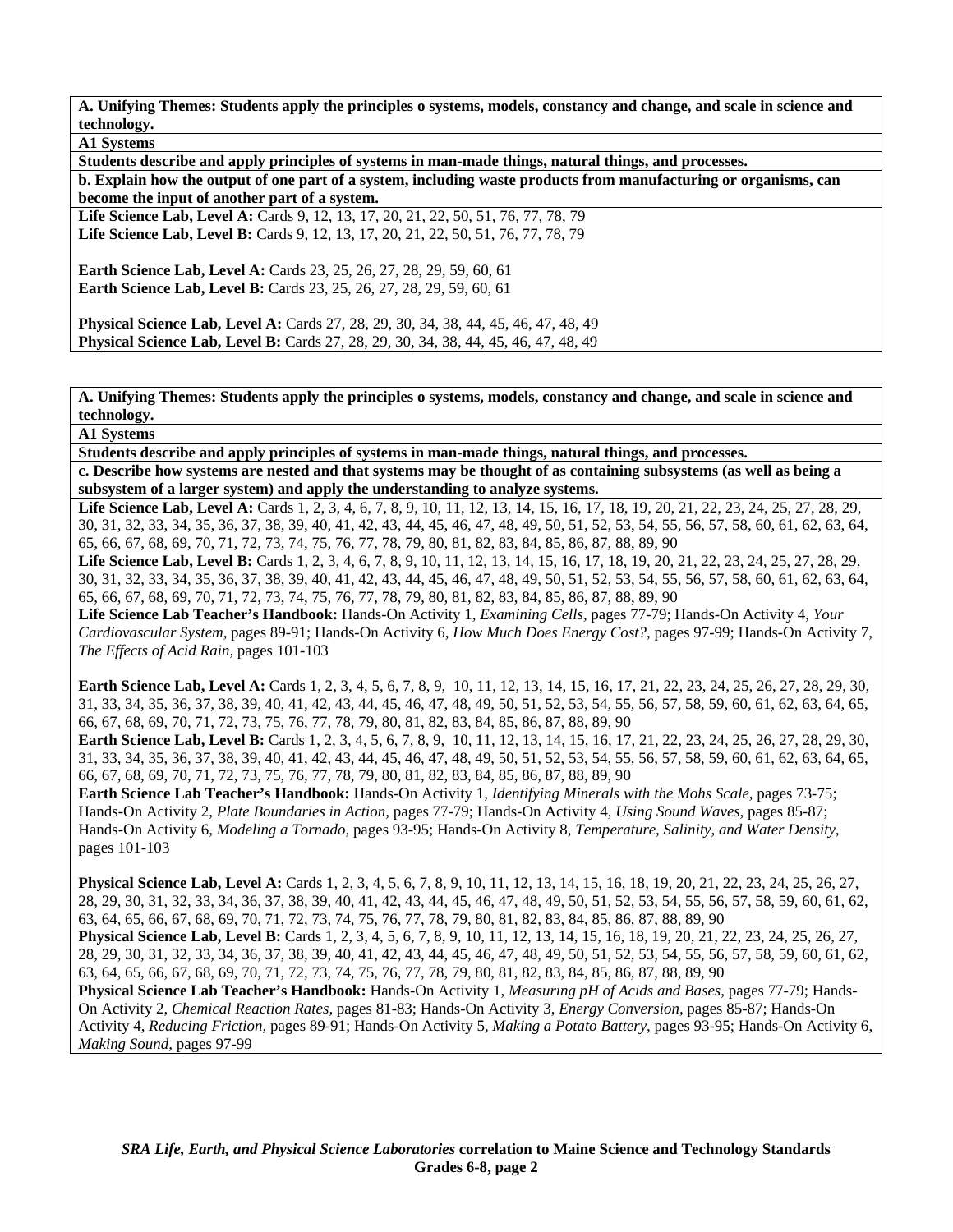**A2 Models** 

**Students use models to examine a variety of real-world phenomena from the physical setting, the living environment, and the technological world and compare advantages and disadvantages of various models.** 

**a. Compare different types of models that can be used to represent the same thing (including models of chemical reactions, motion, or cells) in order to match the purpose and complexity of a model to its use.** 

**Life Science Lab Teacher's Handbook:** Hands-On Activity 4, *Your Cardiovascular System,* pages 89-91; Hands-On Activity 5, *Making Fossils,* pages 93-95; Hands-On Activity 6, *How Much Does Energy Cost?,* pages 97-99

**Earth Science Lab Teacher's Handbook:** Hands-On Activity 6, *Modeling a Tornado,* pages 93-95; Hands-On Activity 7, *Sizes in the Solar System,* pages 97-99

**Physical Science Lab Teacher's Handbook:** Hands-On Activity 5, *Making a Potato Battery,* pages 93-95; Hands-On Activity 6, *Making Sound,* pages 97-99

**Classroom Resource CD-ROM:** Writing Strategy 20

**A. Unifying Themes: Students apply the principles o systems, models, constancy and change, and scale in science and technology.** 

**A2 Models** 

**Students use models to examine a variety of real-world phenomena from the physical setting, the living environment, and the technological world and compare advantages and disadvantages of various models.** 

**b. Propose changes to models and explain how those changes may better reflect the real thing.** 

**Life Science Lab Teacher's Handbook:** Hands-On Activity 4, *Your Cardiovascular System,* pages 89-91; Hands-On Activity 5, *Making Fossils,* pages 93-95; Hands-On Activity 6, *How Much Does Energy Cost?,* pages 97-99

**Earth Science Lab Teacher's Handbook:** Hands-On Activity 6, *Modeling a Tornado,* pages 93-95; Hands-On Activity 7, *Sizes in the Solar System,* pages 97-99

**Physical Science Lab Teacher's Handbook:** Hands-On Activity 5, *Making a Potato Battery,* pages 93-95; Hands-On Activity 6, *Making Sound,* pages 97-99

**Classroom Resource CD-ROM:** Writing Strategy 20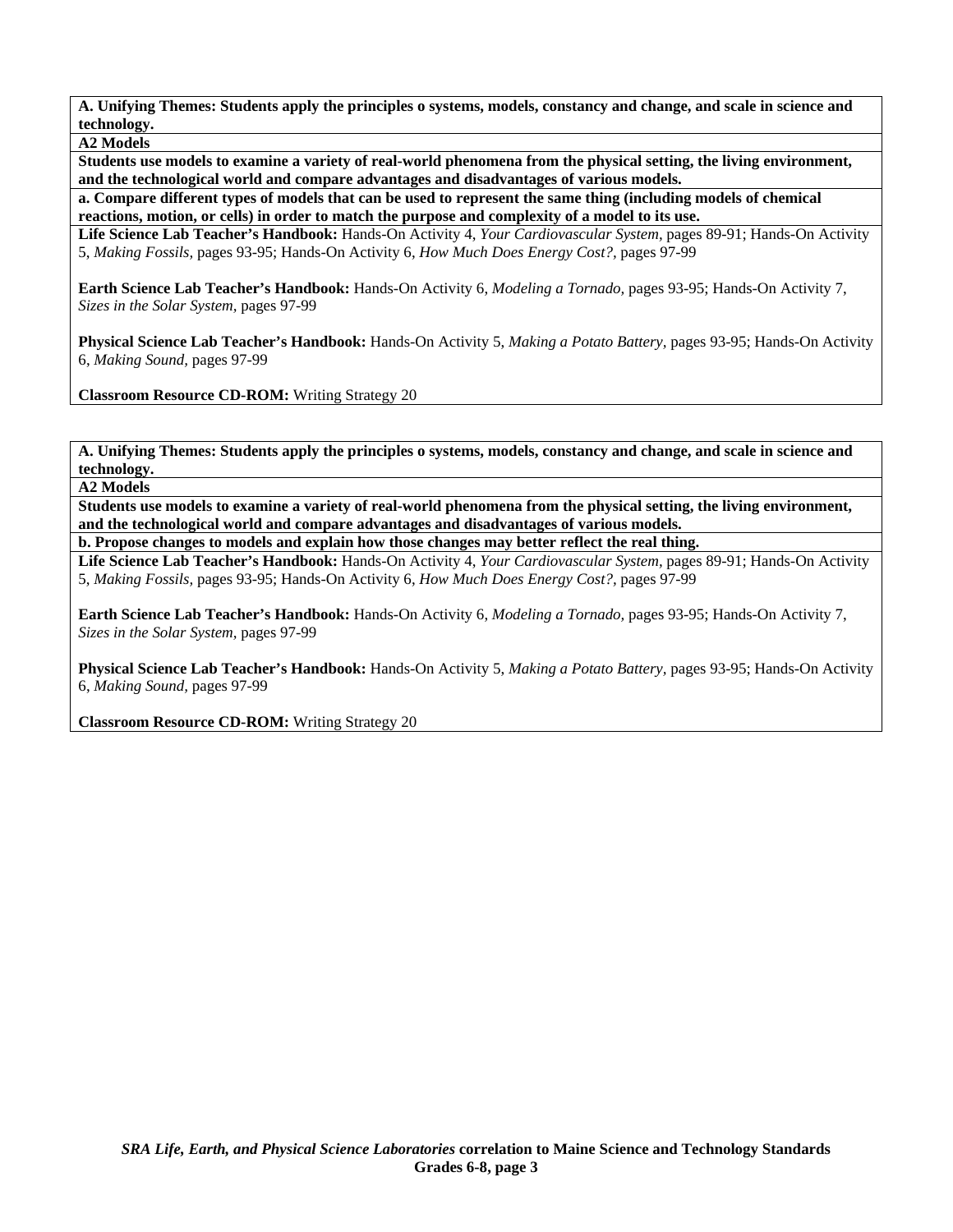**A3 Constancy and Change** 

**Students describe how patterns of change vary in physical, biological, and technological systems.** 

**a. Describe systems that are changing including ecosystems, Earth systems, and technologies.** 

Life Science Lab, Level A: Cards 9, 10, 47, 49, 50, 51, 52, 53, 54, 55, 57, 58, 65, 66, 67, 70, 71, 72, 73, 74, 75, 76, 78, 79, 84, 86, 87, 88, 89, 90

Life Science Lab, Level B: Cards 9, 10, 47, 49, 50, 51, 52, 53, 54, 55, 57, 58, 65, 66, 67, 70, 71, 72, 73, 74, 75, 76, 78, 79, 84, 86, 87, 88, 89, 90

**Life Science Lab Teacher's Handbook:** Hands-On Activity 4, *Your Cardiovascular System,* pages 89-91; Hands-On Activity 6, *How Much Does Energy Cost?,* pages 97-99; Hands-On Activity 7, *The Effects of Acid Rain,* pages 101-103

**Earth Science Lab, Level A:** Cards 9, 10, 11, 12, 13, 14, 15, 17, 22, 24, 28, 36, 37, 38, 39, 40, 41, 42, 43, 44, 45, 46, 47, 48, 49, 52, 53, 54, 55, 56, 57, 58, 59, 60, 61, 62, 64, 65, 66, 68, 76, 82, 83, 84, 86, 87, 88, 90

**Earth Science Lab, Level B:** Cards 9, 10, 11, 12, 13, 14, 15, 17, 22, 24, 28, 36, 37, 38, 39, 40, 41, 42, 43, 44, 45, 46, 47, 48, 49, 52, 53, 54, 55, 56, 57, 58, 59, 60, 61, 62, 64, 65, 66, 68, 76, 82, 83, 84, 86, 87, 88, 90

**Earth Science Lab Teacher's Handbook:** Hands-On Activity 2, *Plate Boundaries in Action,* pages 77-79; Hands-On Activity 5, *What is in the Air?,* pages 89-91; Hands-On Activity 6, *Modeling a Tornado,* pages 93-95; Hands-On Activity 8, *Temperature, Salinity, and Water Density,* pages 101-103

**Physical Science Lab, Level A:** Cards 6, 7, 8, 9, 27, 28, 29, 30, 33, 34, 36, 37, 38, 39, 40, 41, 42, 43, 44, 45, 46, 47, 48, 49, 50, 51, 52, 53, 54, 55, 56, 57, 58, 59, 60, 61, 62, 63, 64, 65, 66, 67, 68, 69, 70, 71, 72, 73, 74, 75, 76, 77, 78, 79, 80, 81, 82, 83, 84, 85, 86, 87, 88, 89, 90

**Physical Science Lab, Level B:** Cards 6, 7, 8, 9, 27, 28, 29, 30, 33, 34, 36, 37, 38, 39, 40, 41, 42, 43, 44, 45, 46, 47, 48, 49, 50, 51, 52, 53, 54, 55, 56, 57, 58, 59, 60, 61, 62, 63, 64, 65, 66, 67, 68, 69, 70, 71, 72, 73, 74, 75, 76, 77, 78, 79, 80, 81, 82, 83, 84, 85, 86, 87, 88, 89, 90

**Physical Science Lab Teacher's Handbook:** Hands-On Activity 2, *Chemical Reaction Rates,* pages 81-83; Hands-On Activity 3, *Energy Conversion,* pages 85-87; Hands-On Activity 4, *Reducing Friction,* pages 89-91; Hands-On Activity 5, *Making a Potato Battery,* pages 93-95; Hands-On Activity 6, *Making Sound,* pages 97-99

**A. Unifying Themes: Students apply the principles o systems, models, constancy and change, and scale in science and technology.** 

**A3 Constancy and Change** 

**Students describe how patterns of change vary in physical, biological, and technological systems.** 

**b. Give examples of systems including ecosystems, Earth systems, and technologies that appear to be unchanging (even though things may be changing within the system) and identify any feedback mechanisms that may be modifying the changes.** 

**Life Science Lab, Level A:** Cards 9, 10, 47, 65, 66, 67, 72, 80

Life Science Lab, Level B: Cards 9, 10, 47, 65, 66, 67, 72, 80

**Life Science Lab Teacher's Handbook:** Hands-On Activity 2, *Culturing Bacteria,* pages 81-83; Hands-On Activity 4, *Your Cardiovascular System,* pages 89-91

**Earth Science Lab, Level A: Cards 9, 10, 11, 12, 13, 14, 15, 17, 22, 24, 25, 26, 27, 28, 36, 37 Earth Science Lab, Level B:** Cards 9, 10, 11, 12, 13, 14, 15, 17, 22, 24, 25, 26, 27, 28, 36, 37 **Earth Science Lab Teacher's Handbook:** Hands-On Activity 2, *Plate Boundaries in Action,* pages 77-79

**Physical Science Lab, Level A:** Cards 21, 22, 23, 24, 25, 36, 42, 43, 53, 68 **Physical Science Lab, Level B:** Cards 21, 22, 23, 24, 25, 36, 42, 43, 53, 68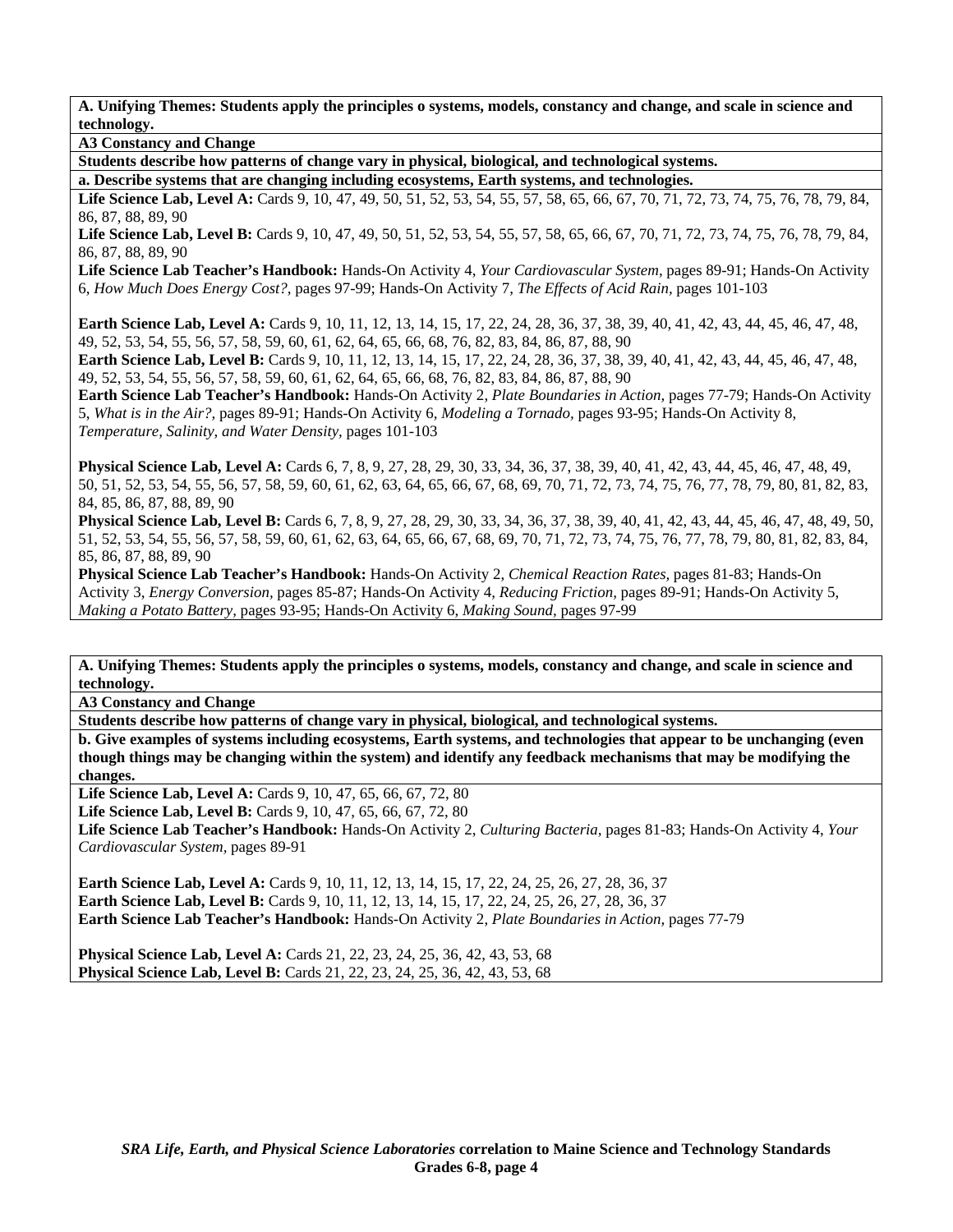**A3 Constancy and Change** 

**Students describe how patterns of change vary in physical, biological, and technological systems.** 

**c. Describe rates of change and cyclic patterns using appropriate grade-level mathematics.** 

Life Science Lab, Level A: Cards 9, 10, 78, 79, 80

**Life Science Lab, Level B: Cards 9, 10, 78, 79, 80** 

**Life Science Lab Teacher's Handbook:** Hands-On Activity 6, *How Much Does Energy Cost?,* pages 97-99

**Earth Science Lab, Level A:** Cards 9, 38, 47, 52, 53, 54, 59, 60, 61, 62, 64, 66, 76 **Earth Science Lab, Level B:** Cards 9, 38, 47, 52, 53, 54, 59, 60, 61, 62, 64, 66, 76 **Earth Science Lab Teacher's Handbook:** Hands-On Activity 6, *Modeling a Tornado,* pages 93-95

**Physical Science Lab, Level A:** Cards 6, 7, 8, 9, 27, 28, 29, 30, 33, 34, 48 **Physical Science Lab, Level B:** Cards 6, 7, 8, 9, 27, 28, 29, 30, 33, 34, 48 **Physical Science Lab Teacher's Handbook:** Hands-On Activity 3, *Energy Conversion,* pages 85-87

**A. Unifying Themes: Students apply the principles o systems, models, constancy and change, and scale in science and technology.** 

**A4 Scale** 

**Students use scale to describe objects, phenomena, or processes related to Earth, space, matter, and mechanical and living systems.** 

**a. Describe how some things change or work differently at different scales.** 

**Life Science Lab, Level A:** Cards 5, 8, 9, 10, 44, 47, 62, 63, 71

Life Science Lab, Level B: Cards 5, 8, 9, 10, 44, 47, 62, 63, 71

**Life Science Lab Teacher's Handbook:** Hands-On Activity 1, *Examining Cells,* pages 77-79; Hands-On Activity 2, *Culturing Bacteria,* pages 81-83

**Earth Science Lab, Level A:** Cards 6, 18, 19, 20, 40, 41, 52, 53, 54, 58, 60, 61, 62, 68, 74, 77, 81, 87, 89 **Earth Science Lab, Level B:** Cards 6, 18, 19, 20, 40, 41, 52, 53, 54, 58, 60, 61, 62, 68, 74, 77, 81, 87, 89 **Earth Science Lab Teacher's Handbook:** Hands-On Activity 6, *Modeling a Tornado,* pages 93-95; Hands-On Activity 7, *Sizes in the Solar System,* pages 97-99

**Physical Science Lab, Level A:** Cards 21, 22, 23, 24, 25, 26, 31, 33, 42, 43, 66, 67, 76, 80, 90 **Physical Science Lab, Level B:** Cards 21, 22, 23, 24, 25, 26, 31, 33, 42, 43, 66, 67, 76, 80, 90 **Physical Science Lab Teacher's Handbook:** Hands-On Activity 6, *Making Sound,* pages 97-99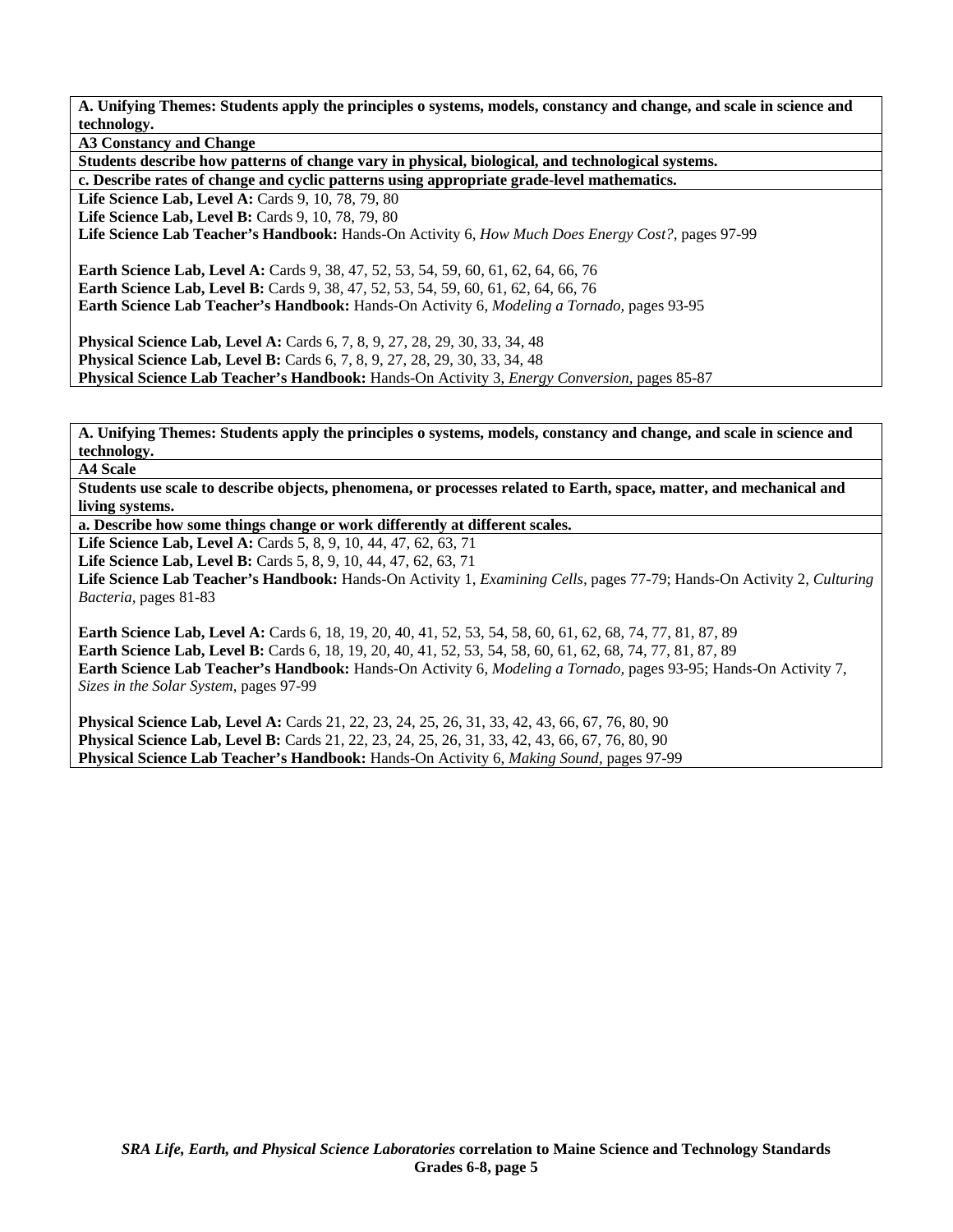## **A4 Scale**

**Students use scale to describe objects, phenomena, or processes related to Earth, space, matter, and mechanical and living systems.** 

**b. Use proportions, averages, and ranges to describe small and large extremes of scale.** 

Life Science Lab, Level A: Cards 5, 59

Life Science Lab, Level B: Cards 5, 59

**Life Science Lab Teacher's Handbook:** Hands-On Activity 2, *Culturing Bacteria,* pages 81-83; Hands-On Activity 4, *Your Cardiovascular System,* pages 89-91; Hands-On Activity 6, *How Much Does Energy Cost?,* pages 97-99

**Earth Science Lab, Level A:** Cards 18, 19, 20, 30, 31, 32, 52, 53, 54, 58, 62, 68, 74, 77, 78, 79, 80, 81, 87, 89 **Earth Science Lab, Level B:** Cards 18, 19, 20, 30, 31, 32, 52, 53, 54, 58, 62, 74, 77, 78, 79, 80, 81, 87, 89

**Earth Science Lab Teacher's Handbook:** Hands-On Activity 2, *Plate Boundaries in Action,* pages 77-79; Hands-On Activity 3, *Interpreting a Topographic Map,* pages 81-83; Hands-On Activity 6, *Modeling a Tornado,* pages 93-95; Hands-On Activity 7, *Sizes in the Solar System,* pages 97-99

Physical Science Lab, Level A: Cards 42, 43 **Physical Science Lab, Level B: Cards 42, 43 Physical Science Lab Teacher's Handbook:** Hands-On Activity 3, *Energy Conversion,* pages 85-87

**B. The Skills and Traits of Scientific Inquiry and Technological Design: Students plan, conduct, analyze data from and communicate the results of in-depth scientific investigations; and they use a systematic process, tools, equipment, and a variety of materials to create a technological design and produce a solution or product to meet a specified need. B1 Skills and Traits of Scientific Inquiry** 

**Students plan, conduct, analyze data from, and communicate results of investigations, including simple experiments. a. Identify questions that can be answered through scientific investigations.** 

**Life Science Lab Teacher's Handbook:** Hands-On Activity 1, *Examining Cells,* pages 77-79; Hands-On Activity 2, *Culturing Bacteria,* pages 81-83; Hands-On Activity 3, *Investigating Arthropods,* pages 85-87; Hands-On Activity 4, *Your Cardiovascular System,* pages 89-91; Hands-On Activity 5, *Making Fossils,* pages 93-95; Hands-On Activity 6, *How Much Does Energy Cost?,* pages 97-99; Hands-On Activity 7, *The Effects of Acid Rain,* pages 101-103

**Earth Science Lab Teacher's Handbook:** Hands-On Activity 1, *Identifying Minerals with the Mohs Scale,* pages 73-75; Hands-On Activity 2, *Plate Boundaries in Action,* pages 77-79; Hands-On Activity 3, *Interpreting a Topographic Map,* pages 81-83; Hands-On Activity 4, *Using Sound Waves,* pages 85-87; Hands-On Activity 5, *What is in the Air?,* pages 89-91; Hands-On Activity 6, *Modeling a Tornado,* pages 93-95; Hands-On Activity 7, *Sizes in the Solar System,* pages 97-99; Hands-On Activity 8, *Temperature, Salinity, and Water Density,* pages 101-103

**Physical Science Lab Teacher's Handbook:** Hands-On Activity 1, *Measuring pH of Acids and Bases,* pages 77-79; Hands-On Activity 2, *Chemical Reaction Rates,* pages 81-83; Hands-On Activity 3, *Energy Conversion,* pages 85-87; Hands-On Activity 4, *Reducing Friction,* pages 89-91; Hands-On Activity 5, *Making a Potato Battery,* pages 93-95; Hands-On Activity 6, *Making Sound,* pages 97-99

**Classroom Resource CD-ROM:** Writing Strategy 15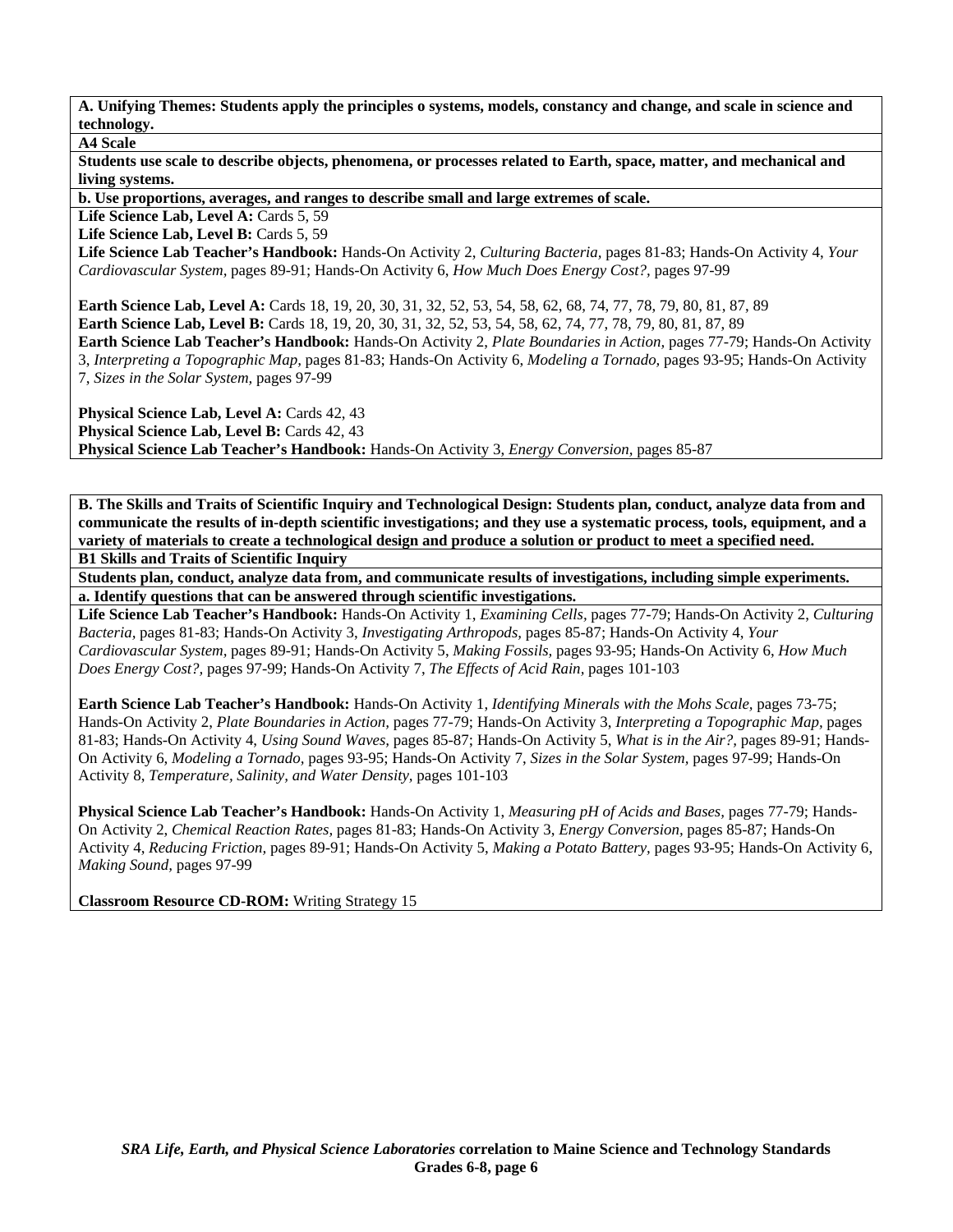**B. The Skills and Traits of Scientific Inquiry and Technological Design: Students plan, conduct, analyze data from and communicate the results of in-depth scientific investigations; and they use a systematic process, tools, equipment, and a variety of materials to create a technological design and produce a solution or product to meet a specified need. B1 Skills and Traits of Scientific Inquiry** 

**Students plan, conduct, analyze data from, and communicate results of investigations, including simple experiments. b. Design and safely conduct scientific investigations including experiments with controlled variables.** 

**Life Science Lab Teacher's Handbook:** Hands-On Activity 1, *Examining Cells,* pages 77-79; Hands-On Activity 2, *Culturing Bacteria,* pages 81-83; Hands-On Activity 3, *Investigating Arthropods,* pages 85-87; Hands-On Activity 4, *Your Cardiovascular System,* pages 89-91; Hands-On Activity 5, *Making Fossils,* pages 93-95; Hands-On Activity 6, *How Much Does Energy Cost?,* pages 97-99; Hands-On Activity 7, *The Effects of Acid Rain,* pages 101-103

**Earth Science Lab Teacher's Handbook:** Hands-On Activity 1, *Identifying Minerals with the Mohs Scale,* pages 73-75; Hands-On Activity 2, *Plate Boundaries in Action,* pages 77-79; Hands-On Activity 3, *Interpreting a Topographic Map,* pages 81-83; Hands-On Activity 4, *Using Sound Waves,* pages 85-87; Hands-On Activity 5, *What is in the Air?,* pages 89-91; Hands-On Activity 6, *Modeling a Tornado,* pages 93-95; Hands-On Activity 7, *Sizes in the Solar System,* pages 97-99; Hands-On Activity 8, *Temperature, Salinity, and Water Density,* pages 101-103

**Physical Science Lab Teacher's Handbook:** Hands-On Activity 1, *Measuring pH of Acids and Bases,* pages 77-79; Hands-On Activity 2, *Chemical Reaction Rates,* pages 81-83; Hands-On Activity 3, *Energy Conversion,* pages 85-87; Hands-On Activity 4, *Reducing Friction,* pages 89-91; Hands-On Activity 5, *Making a Potato Battery,* pages 93-95; Hands-On Activity 6, *Making Sound,* pages 97-99

**B. The Skills and Traits of Scientific Inquiry and Technological Design: Students plan, conduct, analyze data from and communicate the results of in-depth scientific investigations; and they use a systematic process, tools, equipment, and a variety of materials to create a technological design and produce a solution or product to meet a specified need. B1 Skills and Traits of Scientific Inquiry** 

**Students plan, conduct, analyze data from, and communicate results of investigations, including simple experiments. c. Use appropriate tools, metric units, and techniques to gather, analyze, and interpret data.** 

**Life Science Lab Teacher's Handbook:** Hands-On Activity 1, *Examining Cells,* pages 77-79; Hands-On Activity 2, *Culturing Bacteria,* pages 81-83; Hands-On Activity 3, *Investigating Arthropods,* pages 85-87; Hands-On Activity 4, *Your Cardiovascular System,* pages 89-91; Hands-On Activity 5, *Making Fossils,* pages 93-95; Hands-On Activity 6, *How Much Does Energy Cost?,* pages 97-99; Hands-On Activity 7, *The Effects of Acid Rain,* pages 101-103

**Earth Science Lab Teacher's Handbook:** Hands-On Activity 1, *Identifying Minerals with the Mohs Scale,* pages 73-75; Hands-On Activity 2, *Plate Boundaries in Action,* pages 77-79; Hands-On Activity 3, *Interpreting a Topographic Map,* pages 81-83; Hands-On Activity 4, *Using Sound Waves,* pages 85-87; Hands-On Activity 5, *What is in the Air?,* pages 89-91; Hands-On Activity 6, *Modeling a Tornado,* pages 93-95; Hands-On Activity 7, *Sizes in the Solar System,* pages 97-99; Hands-On Activity 8, *Temperature, Salinity, and Water Density,* pages 101-103

**Physical Science Lab Teacher's Handbook:** Hands-On Activity 1, *Measuring pH of Acids and Bases,* pages 77-79; Hands-On Activity 2, *Chemical Reaction Rates,* pages 81-83; Hands-On Activity 3, *Energy Conversion,* pages 85-87; Hands-On Activity 4, *Reducing Friction,* pages 89-91; Hands-On Activity 5, *Making a Potato Battery,* pages 93-95; Hands-On Activity 6, *Making Sound,* pages 97-99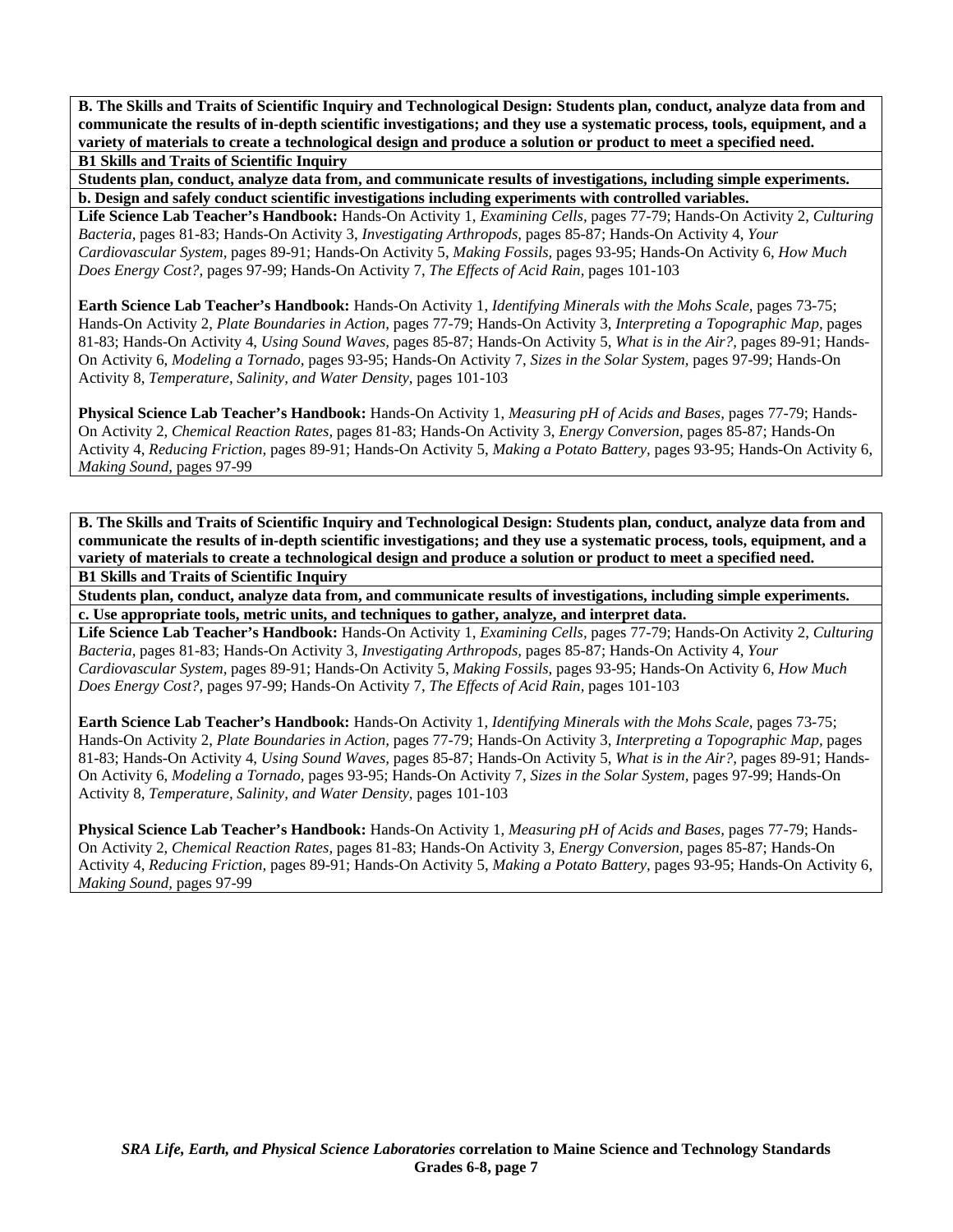**B. The Skills and Traits of Scientific Inquiry and Technological Design: Students plan, conduct, analyze data from and communicate the results of in-depth scientific investigations; and they use a systematic process, tools, equipment, and a variety of materials to create a technological design and produce a solution or product to meet a specified need. B1 Skills and Traits of Scientific Inquiry** 

**Students plan, conduct, analyze data from, and communicate results of investigations, including simple experiments. d. Use mathematics to gather, organize, and present data and structure convincing explanations.** 

**Life Science Lab Teacher's Handbook:** Hands-On Activity 2, *Culturing Bacteria,* pages 81-83; Hands-On Activity 3, *Investigating Arthropods,* pages 85-87; Hands-On Activity 4, *Your Cardiovascular System,* pages 89-91; Hands-On Activity 6, *How Much Does Energy Cost?,* pages 97-99; Hands-On Activity 7, *The Effects of Acid Rain,* pages 101-103

**Earth Science Lab Teacher's Handbook:** Hands-On Activity 1, *Identifying Minerals with the Mohs Scale,* pages 73-75; Hands-On Activity 3, *Interpreting a Topographic Map,* pages 81-83; Hands-On Activity 5, *What is in the Air?,* pages 89-91; Hands-On Activity 7, *Sizes in the Solar System,* pages 97-99; Hands-On Activity 8, *Temperature, Salinity, and Water Density,* pages 101-103

**Physical Science Lab Teacher's Handbook:** Hands-On Activity 1, *Measuring pH of Acids and Bases,* pages 77-79; Hands-On Activity 2, *Chemical Reaction Rates,* pages 81-83; Hands-On Activity 3, *Energy Conversion,* pages 85-87; Hands-On Activity 4, *Reducing Friction,* pages 89-91; Hands-On Activity 6, *Making Sound,* pages 97-99

**B. The Skills and Traits of Scientific Inquiry and Technological Design: Students plan, conduct, analyze data from and communicate the results of in-depth scientific investigations; and they use a systematic process, tools, equipment, and a variety of materials to create a technological design and produce a solution or product to meet a specified need. B1 Skills and Traits of Scientific Inquiry** 

**Students plan, conduct, analyze data from, and communicate results of investigations, including simple experiments. e. Use logic, critical reasoning and evidence to develop descriptions, explanations, predictions, and models.** 

**Life Science Lab Teacher's Handbook:** Hands-On Activity 1, *Examining Cells,* pages 77-79; Hands-On Activity 2, *Culturing Bacteria,* pages 81-83; Hands-On Activity 3, *Investigating Arthropods,* pages 85-87; Hands-On Activity 4, *Your Cardiovascular System,* pages 89-91; Hands-On Activity 5, *Making Fossils,* pages 93-95; Hands-On Activity 6, *How Much Does Energy Cost?,* pages 97-99; Hands-On Activity 7, *The Effects of Acid Rain,* pages 101-103

**Earth Science Lab Teacher's Handbook:** Hands-On Activity 1, *Identifying Minerals with the Mohs Scale,* pages 73-75; Hands-On Activity 2, *Plate Boundaries in Action,* pages 77-79; Hands-On Activity 3, *Interpreting a Topographic Map,* pages 81-83; Hands-On Activity 4, *Using Sound Waves,* pages 85-87; Hands-On Activity 5, *What is in the Air?,* pages 89-91; Hands-On Activity 6, *Modeling a Tornado,* pages 93-95; Hands-On Activity 7, *Sizes in the Solar System,* pages 97-99; Hands-On Activity 8, *Temperature, Salinity, and Water Density,* pages 101-103

**Physical Science Lab Teacher's Handbook:** Hands-On Activity 1, *Measuring pH of Acids and Bases,* pages 77-79; Hands-On Activity 2, *Chemical Reaction Rates,* pages 81-83; Hands-On Activity 3, *Energy Conversion,* pages 85-87; Hands-On Activity 4, *Reducing Friction,* pages 89-91; Hands-On Activity 5, *Making a Potato Battery,* pages 93-95; Hands-On Activity 6, *Making Sound,* pages 97-99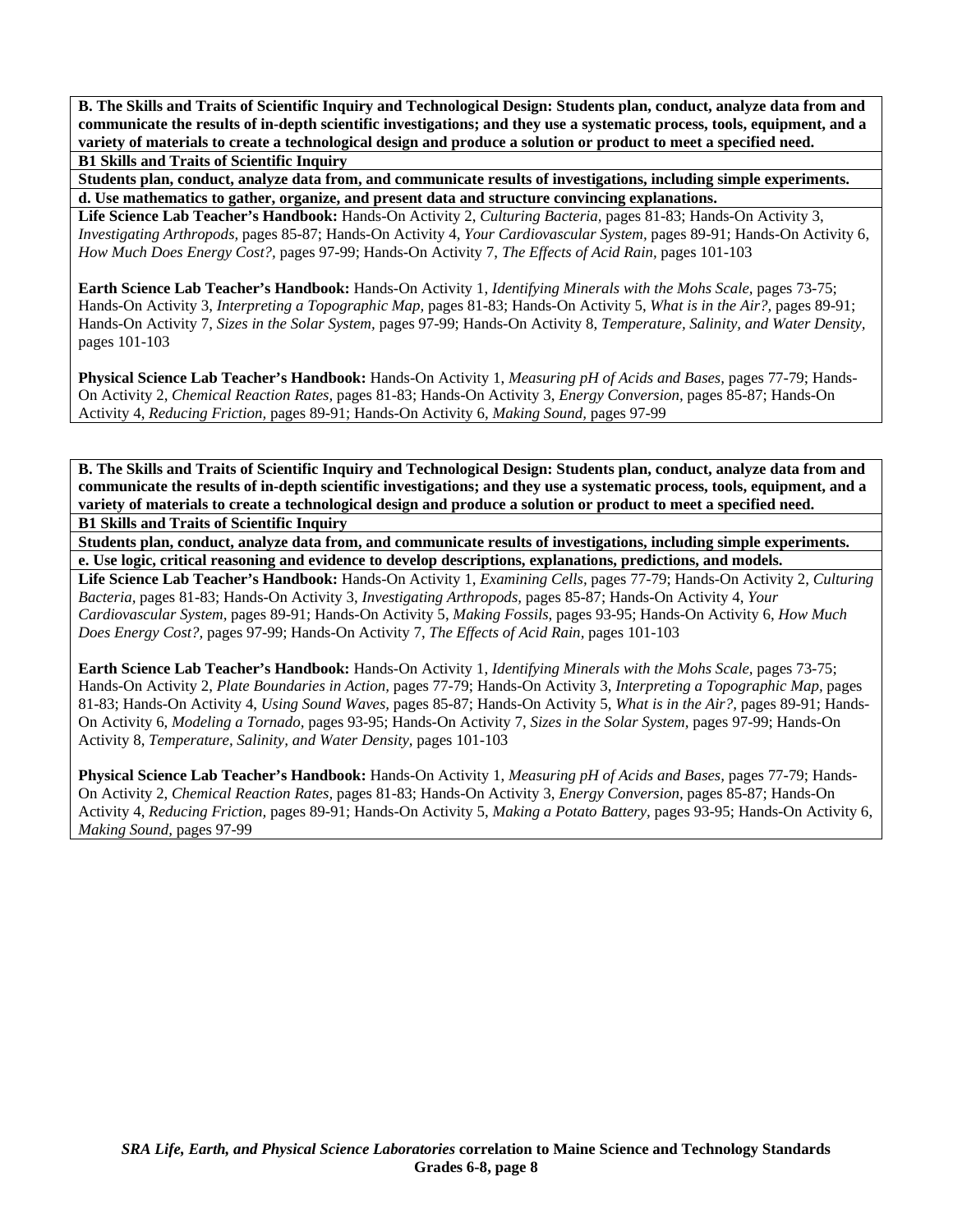**B. The Skills and Traits of Scientific Inquiry and Technological Design: Students plan, conduct, analyze data from and communicate the results of in-depth scientific investigations; and they use a systematic process, tools, equipment, and a variety of materials to create a technological design and produce a solution or product to meet a specified need. B1 Skills and Traits of Scientific Inquiry** 

**Students plan, conduct, analyze data from, and communicate results of investigations, including simple experiments. f. Communicate, critique, and analyze their own scientific work and the work of other students.** 

**Life Science Lab Teacher's Handbook:** Hands-On Activity 1, *Examining Cells,* pages 77-79; Hands-On Activity 2, *Culturing Bacteria,* pages 81-83; Hands-On Activity 3, *Investigating Arthropods,* pages 85-87; Hands-On Activity 4, *Your Cardiovascular System,* pages 89-91; Hands-On Activity 5, *Making Fossils,* pages 93-95; Hands-On Activity 6, *How Much Does Energy Cost?,* pages 97-99; Hands-On Activity 7, *The Effects of Acid Rain,* pages 101-103

**Earth Science Lab Teacher's Handbook:** Hands-On Activity 1, *Identifying Minerals with the Mohs Scale,* pages 73-75; Hands-On Activity 2, *Plate Boundaries in Action,* pages 77-79; Hands-On Activity 3, *Interpreting a Topographic Map,* pages 81-83; Hands-On Activity 4, *Using Sound Waves,* pages 85-87; Hands-On Activity 5, *What is in the Air?,* pages 89-91; Hands-On Activity 6, *Modeling a Tornado,* pages 93-95; Hands-On Activity 7, *Sizes in the Solar System,* pages 97-99; Hands-On Activity 8, *Temperature, Salinity, and Water Density,* pages 101-103

**Physical Science Lab Teacher's Handbook:** Hands-On Activity 1, *Measuring pH of Acids and Bases,* pages 77-79; Hands-On Activity 2, *Chemical Reaction Rates,* pages 81-83; Hands-On Activity 3, *Energy Conversion,* pages 85-87; Hands-On Activity 4, *Reducing Friction,* pages 89-91; Hands-On Activity 5, *Making a Potato Battery,* pages 93-95; Hands-On Activity 6, *Making Sound,* pages 97-99

**B. The Skills and Traits of Scientific Inquiry and Technological Design: Students plan, conduct, analyze data from and communicate the results of in-depth scientific investigations; and they use a systematic process, tools, equipment, and a variety of materials to create a technological design and produce a solution or product to meet a specified need. B2 kills and traits of Technological Design** 

**Students use a systematic process, tools, equipment, and a variety of materials to design and produce a solution or product to meet a specified need, using established criteria.** 

**a. Identify appropriate problems for technological design.** 

**b. Design a solution or product.** 

**c. Communicate a proposed design using drawings and simple models.** 

**d. Implement a proposed design.** 

**e. Evaluate a completed design or product.** 

**f. Suggest improvements for their own and others' designs and try out proposed modifications.** 

**g. Explain the design process including the stages of problem, identification, solution design, implementation, and evaluation.** 

These concepts are not covered at this level.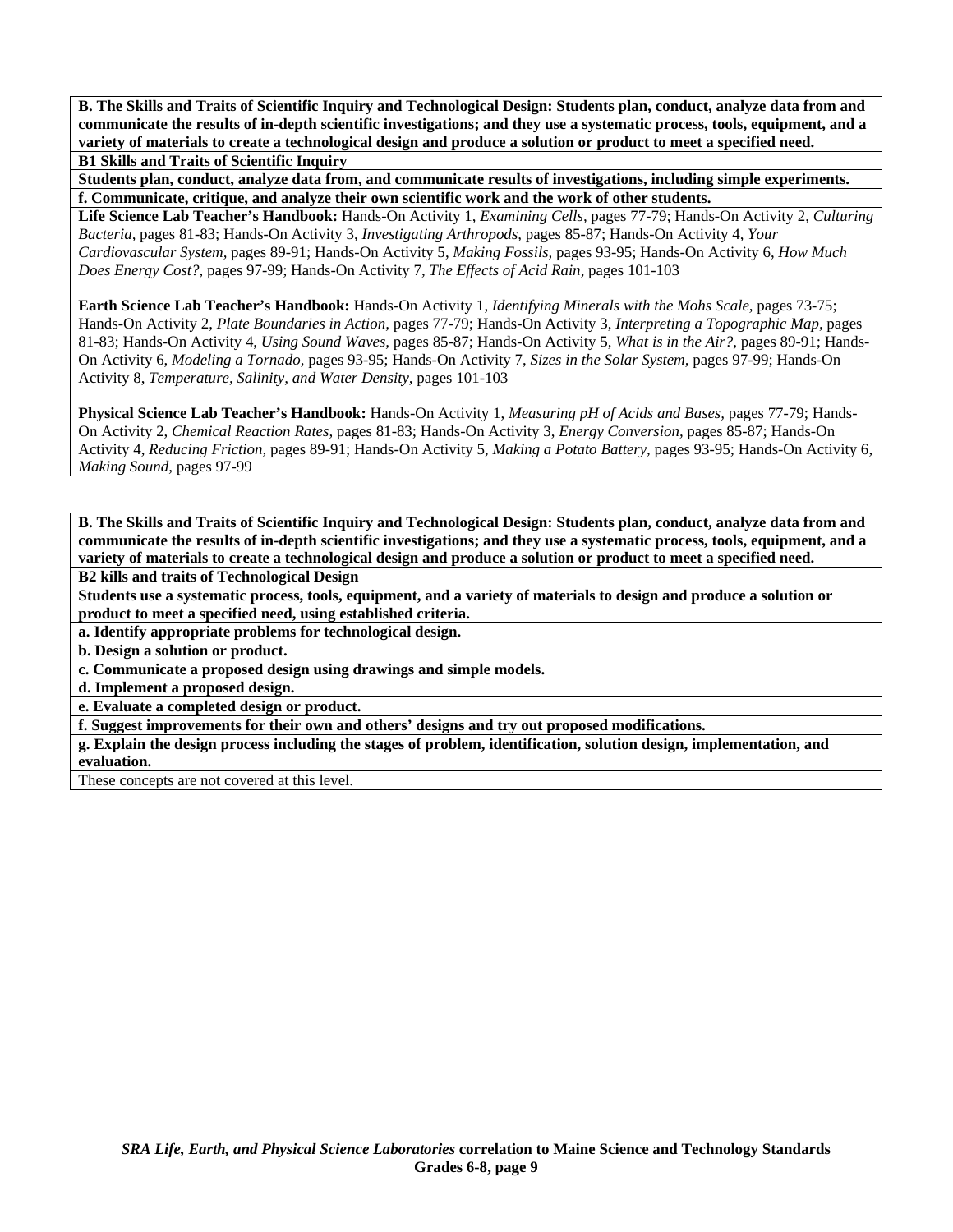**C1 Understanding of Inquiry** 

**Students describe how scientists use varied and systematic approaches to investigations that may lead to further investigations.** 

**a. Explain how the type of question informs the type of investigation.** 

**Life Science Lab Teacher's Handbook:** Hands-On Activity 1, *Examining Cells,* pages 77-79; Hands-On Activity 2, *Culturing Bacteria,* pages 81-83; Hands-On Activity 3, *Investigating Arthropods,* pages 85-87; Hands-On Activity 4, *Your Cardiovascular System,* pages 89-91; Hands-On Activity 5, *Making Fossils,* pages 93-95; Hands-On Activity 6, *How Much Does Energy Cost?,* pages 97-99; Hands-On Activity 7, *The Effects of Acid Rain,* pages 101-103

**Earth Science Lab Teacher's Handbook:** Hands-On Activity 1, *Identifying Minerals with the Mohs Scale,* pages 73-75; Hands-On Activity 2, *Plate Boundaries in Action,* pages 77-79; Hands-On Activity 3, *Interpreting a Topographic Map,* pages 81-83; Hands-On Activity 4, *Using Sound Waves,* pages 85-87; Hands-On Activity 5, *What is in the Air?,* pages 89-91; Hands-On Activity 6, *Modeling a Tornado,* pages 93-95; Hands-On Activity 7, *Sizes in the Solar System,* pages 97-99; Hands-On Activity 8, *Temperature, Salinity, and Water Density,* pages 101-103

**Physical Science Lab Teacher's Handbook:** Hands-On Activity 1, *Measuring pH of Acids and Bases,* pages 77-79; Hands-On Activity 2, *Chemical Reaction Rates,* pages 81-83; Hands-On Activity 3, *Energy Conversion,* pages 85-87; Hands-On Activity 4, *Reducing Friction,* pages 89-91; Hands-On Activity 5, *Making a Potato Battery,* pages 93-95; Hands-On Activity 6, *Making Sound,* pages 97-99

**Classroom Resource CD-ROM:** Writing Strategy 15

**C. The Scientific and Technological Enterprise: Students understand the history and nature of scientific knowledge and technology, the processes of inquiry and technological design, and the impacts science and technology have on society and the environment.** 

**C1 Understanding of Inquiry** 

**Students describe how scientists use varied and systematic approaches to investigations that may lead to further investigations.** 

**b. Explain why it is important to identify and control variables and replicate trials in experiments.** 

**Life Science Lab Teacher's Handbook:** Hands-On Activity 1, *Examining Cells,* pages 77-79; Hands-On Activity 2, *Culturing Bacteria,* pages 81-83; Hands-On Activity 3, *Investigating Arthropods,* pages 85-87; Hands-On Activity 4, *Your Cardiovascular System,* pages 89-91; Hands-On Activity 5, *Making Fossils,* pages 93-95; Hands-On Activity 6, *How Much Does Energy Cost?,* pages 97-99; Hands-On Activity 7, *The Effects of Acid Rain,* pages 101-103

**Earth Science Lab Teacher's Handbook:** Hands-On Activity 1, *Identifying Minerals with the Mohs Scale,* pages 73-75; Hands-On Activity 2, *Plate Boundaries in Action,* pages 77-79; Hands-On Activity 3, *Interpreting a Topographic Map,* pages 81-83; Hands-On Activity 4, *Using Sound Waves,* pages 85-87; Hands-On Activity 5, *What is in the Air?,* pages 89-91; Hands-On Activity 6, *Modeling a Tornado,* pages 93-95; Hands-On Activity 7, *Sizes in the Solar System,* pages 97-99; Hands-On Activity 8, *Temperature, Salinity, and Water Density,* pages 101-103

**Physical Science Lab Teacher's Handbook:** Hands-On Activity 1, *Measuring pH of Acids and Bases,* pages 77-79; Hands-On Activity 2, *Chemical Reaction Rates,* pages 81-83; Hands-On Activity 3, *Energy Conversion,* pages 85-87; Hands-On Activity 4, *Reducing Friction,* pages 89-91; Hands-On Activity 5, *Making a Potato Battery,* pages 93-95; Hands-On Activity 6, *Making Sound,* pages 97-99

**Classroom Resource CD-ROM:** Writing Strategy 15, 23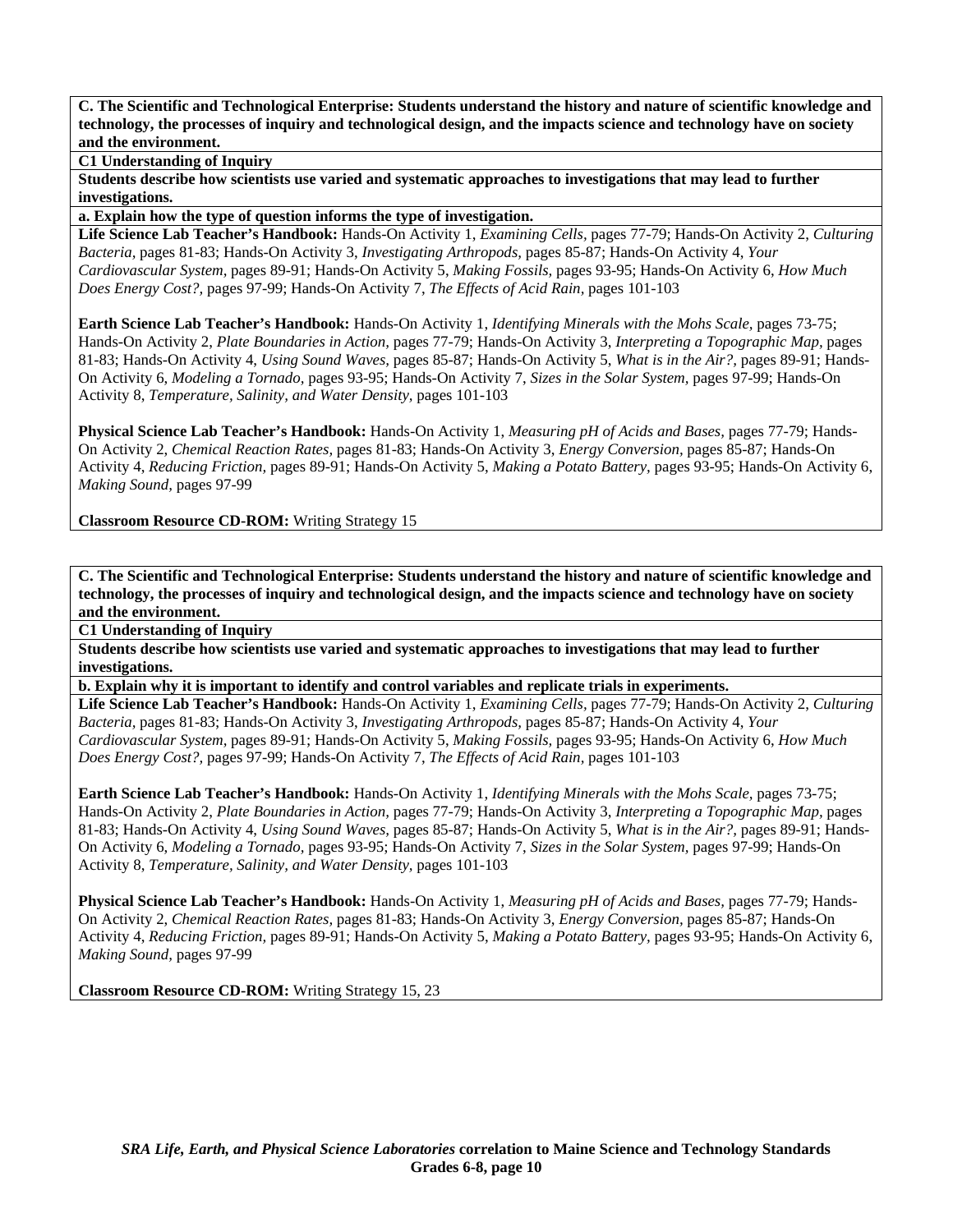### **C1 Understanding of Inquiry**

**Students describe how scientists use varied and systematic approaches to investigations that may lead to further investigations.** 

**c. Describe how scientists' analyses of findings can lead to new investigations.** 

**Life Science Lab Teacher's Handbook:** Hands-On Activity 1, *Examining Cells,* pages 77-79; Hands-On Activity 2, *Culturing Bacteria,* pages 81-83; Hands-On Activity 3, *Investigating Arthropods,* pages 85-87; Hands-On Activity 4, *Your Cardiovascular System,* pages 89-91; Hands-On Activity 5, *Making Fossils,* pages 93-95; Hands-On Activity 6, *How Much Does Energy Cost?,* pages 97-99; Hands-On Activity 7, *The Effects of Acid Rain,* pages 101-103

**Earth Science Lab Teacher's Handbook:** Hands-On Activity 1, *Identifying Minerals with the Mohs Scale,* pages 73-75; Hands-On Activity 2, *Plate Boundaries in Action,* pages 77-79; Hands-On Activity 3, *Interpreting a Topographic Map,* pages 81-83; Hands-On Activity 4, *Using Sound Waves,* pages 85-87; Hands-On Activity 5, *What is in the Air?,* pages 89-91; Hands-On Activity 6, *Modeling a Tornado,* pages 93-95; Hands-On Activity 7, *Sizes in the Solar System,* pages 97-99; Hands-On Activity 8, *Temperature, Salinity, and Water Density,* pages 101-103

**Physical Science Lab Teacher's Handbook:** Hands-On Activity 1, *Measuring pH of Acids and Bases,* pages 77-79; Hands-On Activity 2, *Chemical Reaction Rates,* pages 81-83; Hands-On Activity 3, *Energy Conversion,* pages 85-87; Hands-On Activity 4, *Reducing Friction,* pages 89-91; Hands-On Activity 5, *Making a Potato Battery,* pages 93-95; Hands-On Activity 6, *Making Sound,* pages 97-99

**C. The Scientific and Technological Enterprise: Students understand the history and nature of scientific knowledge and technology, the processes of inquiry and technological design, and the impacts science and technology have on society and the environment.** 

**C2 Understandings About Science and Technology** 

**Students understand and compare the similarities and differences between scientific inquiry and technological design. a. Compare the process of scientific inquiry to the process of technological design.** 

**b. Explain how constraints and consequences impact scientific inquiry and technological design.** 

These concepts are not covered at this level.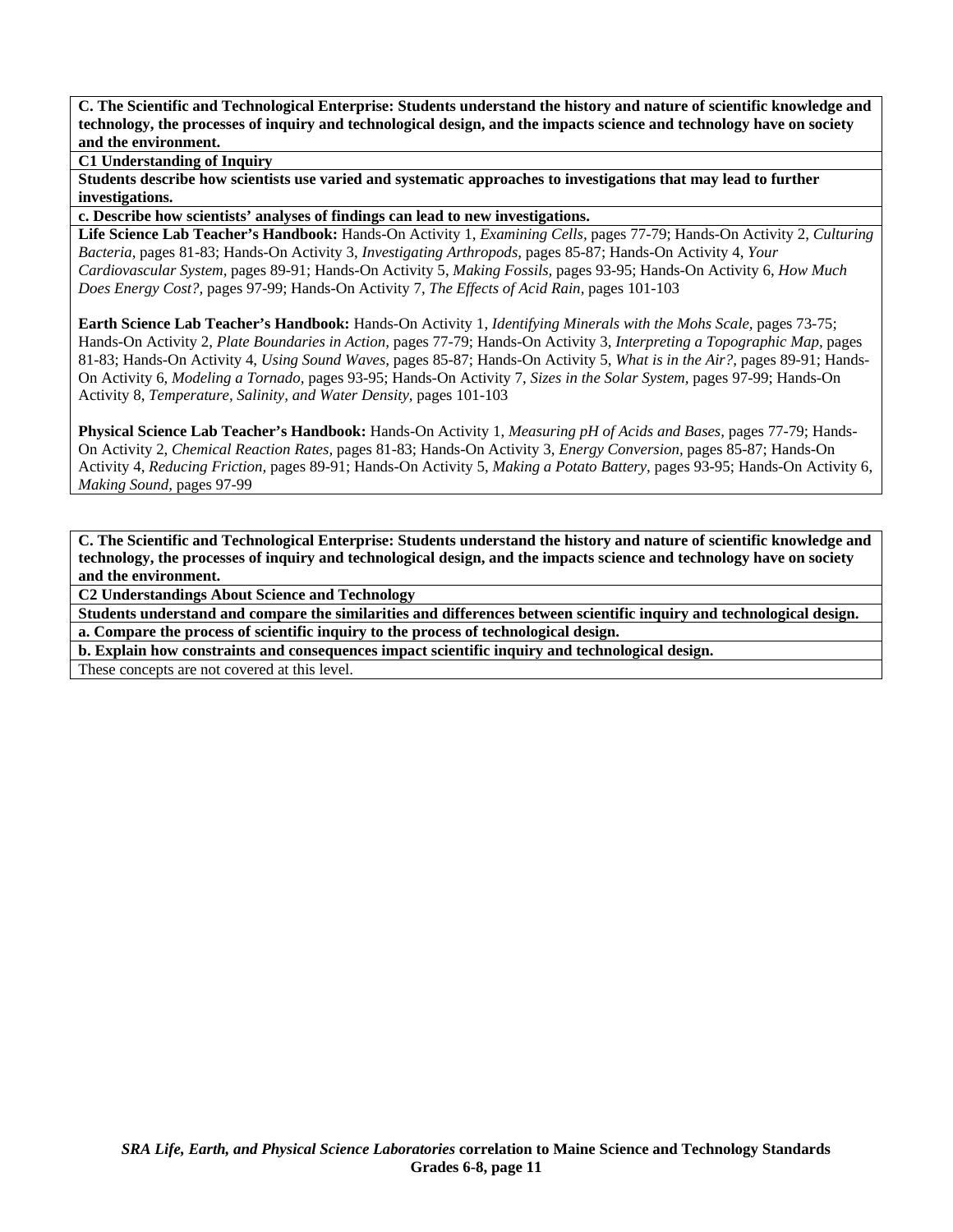**C3 Science, technology, and Society** 

**Students identify and describe the role of science and technology in addressing personal and societal challenges. a. Describe how science and technology can help address societal challenges related to population, natural hazards,** 

**sustainability, personal health and safety, and environmental quality.**  Life Science Lab, Level A: Cards 45, 46, 49, 59, 64, 69, 83, 87, 88, 89, 90

Life Science Lab, Level B: Cards 45, 46, 49, 59, 64, 69, 83, 87, 88, 89, 90

**Life Science Lab Teacher's Handbook:** Hands-On Activity 7, *The Effects of Acid Rain,* pages 101-103

**Earth Science Lab, Level A:** Cards 16, 20, 31, 37, 42, 51, 54, 59, 60, 61, 72, 79, 80, 81, 86, 88 **Earth Science Lab, Level B:** Cards 16, 20, 31, 37, 42, 51, 54, 59, 60, 61, 72, 79, 80, 81, 86, 88 **Earth Science Lab Teacher's Handbook:** Hands-On Activity 5, *What is in the Air?,* pages 89-91

**Physical Science Lab, Level A: Cards 33, 35, 76, 81, 84, 90 Physical Science Lab, Level B:** Cards 33, 35, 76, 81, 84, 90

**C. The Scientific and Technological Enterprise: Students understand the history and nature of scientific knowledge and technology, the processes of inquiry and technological design, and the impacts science and technology have on society and the environment.** 

**C3 Science, technology, and Society** 

**Students identify and describe the role of science and technology in addressing personal and societal challenges. b. Identify personal choices that can either positively or negatively impact society including population, ecosystem** 

**sustainability, personal health, and environmental quality.** 

**Life Science Lab, Level A:** Cards 45, 46, 84, 86, 87, 88, 89, 90 **Life Science Lab, Level B:** Cards 45, 46, 84, 86, 87, 88, 89, 90

**Life Science Lab Teacher's Handbook:** Hands-On Activity 7, *The Effects of Acid Rain,* pages 101-103

**Earth Science Lab, Level A:** Cards 29, 37, 41, 59, 60, 61, 85, 86 **Earth Science Lab, Level B:** Cards 29, 37, 42, 59, 60, 61, 85, 86 **Earth Science Lab Teacher's Handbook:** Hands-On Activity 5, *What is in the Air?,* pages 89-91

**Physical Science Lab, Level A:** Cards 34, 46, 47, 48, 49 **Physical Science Lab, Level B: Cards 34, 46, 47, 48, 49** 

**C. The Scientific and Technological Enterprise: Students understand the history and nature of scientific knowledge and technology, the processes of inquiry and technological design, and the impacts science and technology have on society and the environment.** 

**C3 Science, technology, and Society** 

**Students identify and describe the role of science and technology in addressing personal and societal challenges. c. Identify factors that influence the development and use of science and technology.** 

Life Science Lab, Level A: Cards 5, 49, 59, 64, 69, 83, 87, 88, 89, 90 Life Science Lab, Level B: Cards 5, 49, 59, 64, 69, 83, 87, 88, 89, 90

**Earth Science Lab, Level A: Cards 16, 20, 31, 37, 51, 54, 70, 79, 80, 81, 88 Earth Science Lab, Level B:** Cards 16, 20, 31, 37, 51, 54, 70, 79, 80, 81, 88

**Physical Science Lab, Level A: Cards 33, 35, 76, 81, 84, 90 Physical Science Lab, Level B:** Cards 33, 35, 76, 81, 84, 90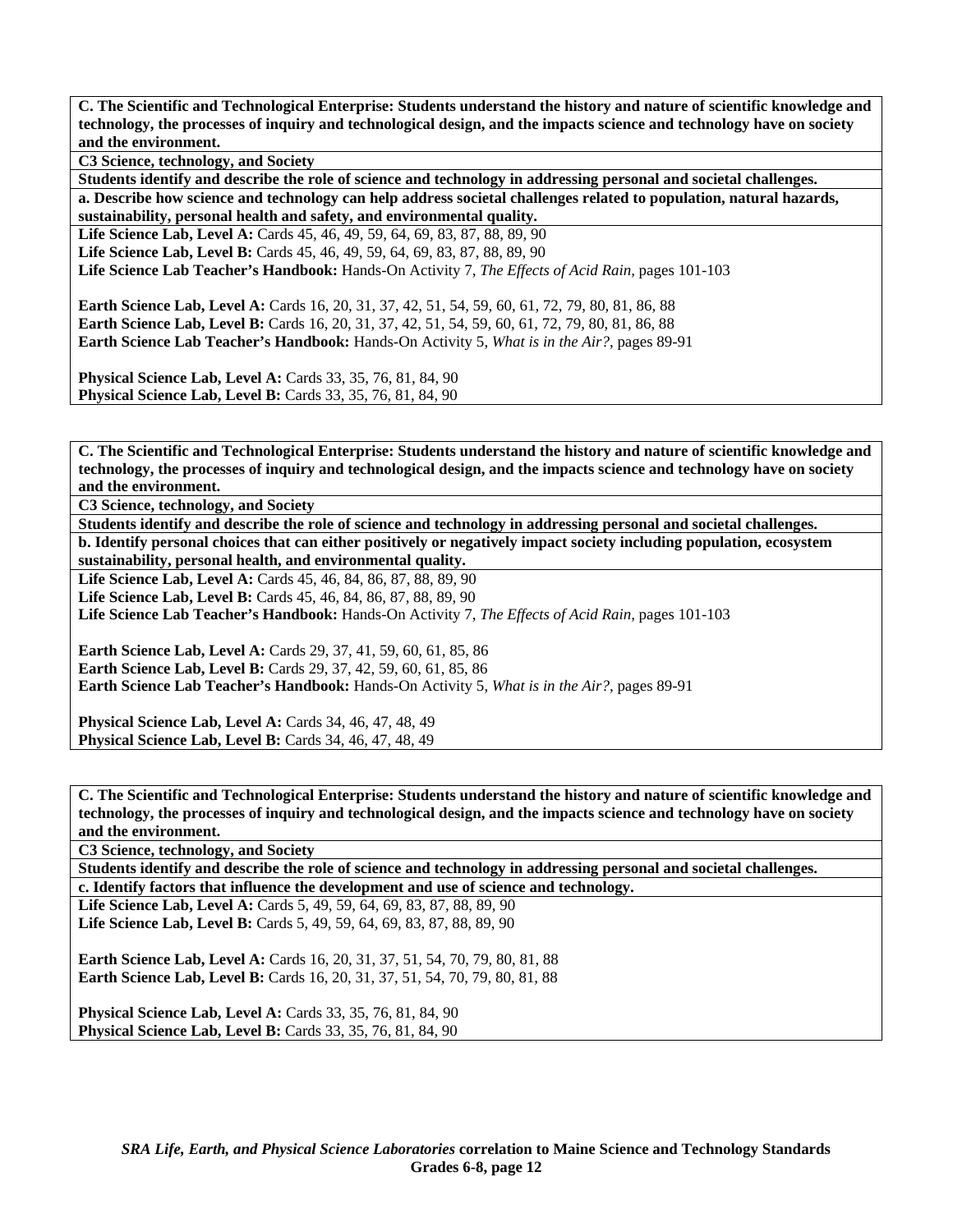**C4 History and Nature of Science** 

**Students describe historical examples that illustrate how science advances knowledge through the scientists involved and through the ways scientists think about their work and the work of others.** 

**a. Describe how women and men of various backgrounds, working in teams or alone and communicating about their ideas extensively with others, engage in science, engineering, and related fields.** 

Life Science Lab, Level A: Cards 2, 5, 46, 59

Life Science Lab, Level B: Cards 2, 5, 46, 59

**Earth Science Lab, Level A: Cards 10, 68, 72, 78 Earth Science Lab, Level B: Cards 10, 68, 72, 78** 

Physical Science Lab, Level A: Cards 3, 7, 17, 55 Physical Science Lab, Level B: Cards 3, 7, 17, 55

**C. The Scientific and Technological Enterprise: Students understand the history and nature of scientific knowledge and technology, the processes of inquiry and technological design, and the impacts science and technology have on society and the environment.** 

**C4 History and Nature of Science** 

**Students describe historical examples that illustrate how science advances knowledge through the scientists involved and through the ways scientists think about their work and the work of others.** 

**b. Describe a breakthrough from the history of science that contributes to our current understanding of science.** 

Life Science Lab, Level A: Cards 5, 59, 64, 69

Life Science Lab, Level B: Cards 5, 59, 64, 69

**Earth Science Lab, Level A: Cards 10, 31,68, 72, 78 Earth Science Lab, Level B: Cards 10, 31, 68, 72, 78** 

Physical Science Lab, Level A: Cards 3, 17, 53, 59 Physical Science Lab, Level B: Cards 3, 17, 53, 59

**C. The Scientific and Technological Enterprise: Students understand the history and nature of scientific knowledge and technology, the processes of inquiry and technological design, and the impacts science and technology have on society and the environment.** 

**C4 History and Nature of Science** 

**Students describe historical examples that illustrate how science advances knowledge through the scientists involved and through the ways scientists think about their work and the work of others.** 

**c. Describe and provide examples that illustrate that science is a human endeavor that generates explanations based on verifiable evidence that are subject to change when new evidence does not match existing explanations.** 

**Life Science Lab, Level A: Cards 2, 5, 59, 64, 69** 

Life Science Lab, Level B: Cards 2, 5, 59, 64, 69

**Earth Science Lab, Level A: Cards 10, 51, 68, 72, 78 Earth Science Lab, Level B: Cards 10, 51, 68, 72, 78** 

**Physical Science Lab, Level A: Cards 3, 53, 55, 59 Physical Science Lab, Level B:** Cards 3, 53, 55, 59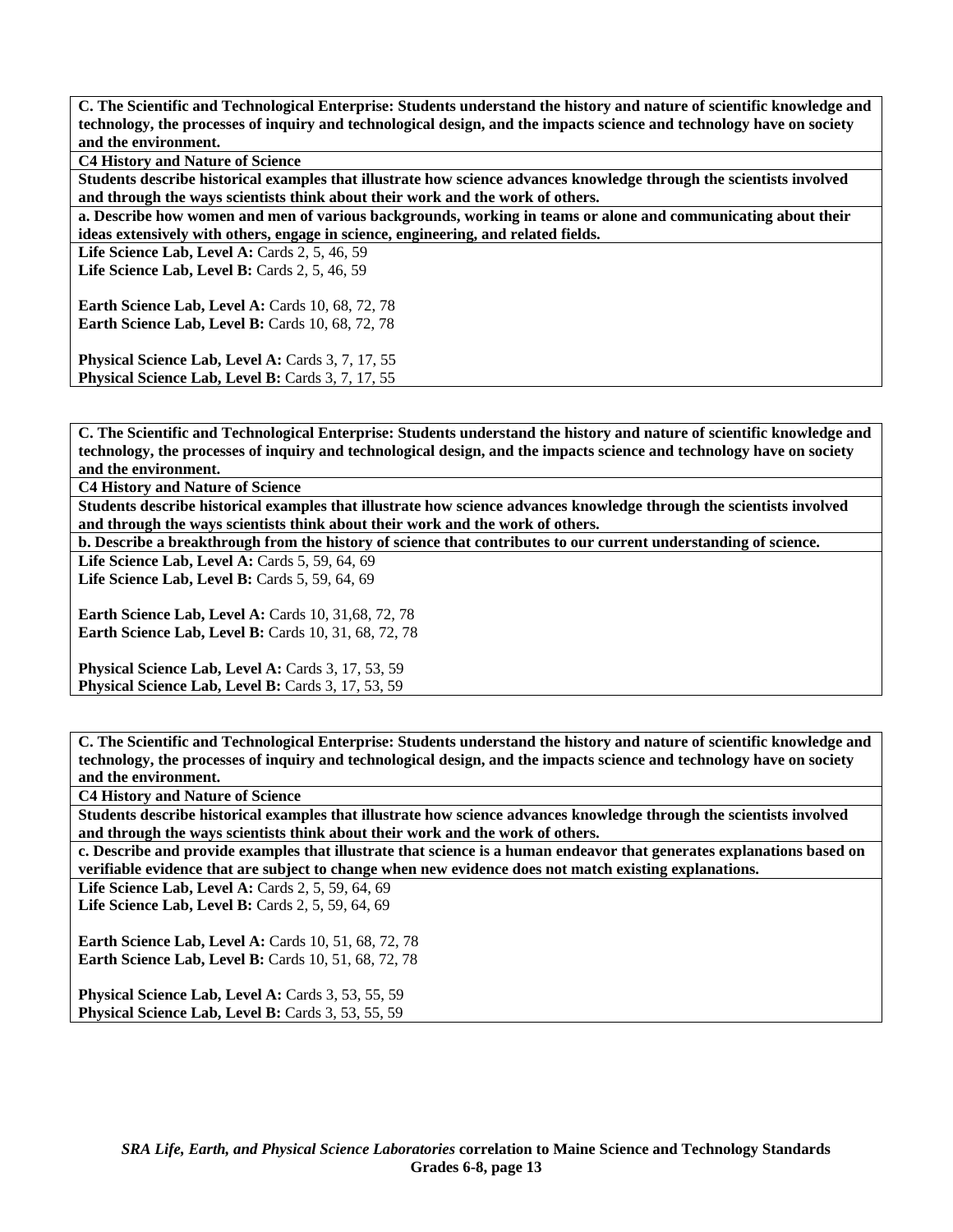**D. The Physical Setting: Students understand the universal nature of matter, energy, force, and motion and identify how these relationships are exhibited in Earth Systems, in the solar system, and throughout the universe. D1 Universe and Solar System** 

**Students explain the movements and describe the location, composition, and characteristics of our solar system and universe, including planets, the sun, and galaxies.** 

**a. Describe the different kinds of objects in the solar system including planets, sun, moons, asteroids, and comets. Earth Science Lab, Level A:** Cards 63, 67, 68, 69, 70, 71, 72, 73

**Earth Science Lab, Level B:** Cards 63, 67, 68, 69, 70, 71, 72, 73

**D. The Physical Setting: Students understand the universal nature of matter, energy, force, and motion and identify how these relationships are exhibited in Earth Systems, in the solar system, and throughout the universe.** 

**D1 Universe and Solar System** 

**Students explain the movements and describe the location, composition, and characteristics of our solar system and universe, including planets, the sun, and galaxies.** 

**b. Explain the motions that cause days, years, phases of the moon, and eclipses.** 

**Earth Science Lab, Level A: Cards 62, 64, 65** 

**Earth Science Lab, Level B: Cards 62, 64, 65** 

**D. The Physical Setting: Students understand the universal nature of matter, energy, force, and motion and identify how these relationships are exhibited in Earth Systems, in the solar system, and throughout the universe.** 

**D1 Universe and Solar System** 

**Students explain the movements and describe the location, composition, and characteristics of our solar system and universe, including planets, the sun, and galaxies.** 

**c. Describe the location of our solar system in its galaxy and explain that other galaxies exist and that they include stars and planets.** 

Earth Science Lab, Level A: Cards 68, 75, 77

**Earth Science Lab, Level B: Cards 68, 75, 77** 

**D. The Physical Setting: Students understand the universal nature of matter, energy, force, and motion and identify how these relationships are exhibited in Earth Systems, in the solar system, and throughout the universe. D2 Earth** 

**Student describe the various cycles, physical and biological forces and processes, position in space, energy transformations, and human actions that affect the short-term and long-term changes to the Earth.** 

**a. Explain how the tilt of Earth's rotational axis relative to the plane of its yearly orbit around the sun affects the day length and sunlight intensity to cause seasons.** 

Earth Science Lab, Level A: Cards 55, 62 **Earth Science Lab, Level B: Cards 55, 62** 

**D. The Physical Setting: Students understand the universal nature of matter, energy, force, and motion and identify how these relationships are exhibited in Earth Systems, in the solar system, and throughout the universe. D2 Earth** 

**Student describe the various cycles, physical and biological forces and processes, position in space, energy transformations, and human actions that affect the short-term and long-term changes to the Earth.** 

**b. Describe Earth Systems—biosphere, atmosphere, hydrosphere and lithosphere—and cycles and interactions within them (including water moving among and between them, rocks forming and transforming, and weather formation). Life Science Lab, Level A:** Cards 70, 71, 72, 73, 74, 75, 76, 78, 79

**Life Science Lab, Level B:** Cards 70, 71, 72, 73, 74, 75, 76, 78, 79

**Earth Science Lab, Level A:** Cards 1, 2, 3, 4, 5, 6, 7, 8, 9, 10, 11, 12, 13, 14, 15, 17, 22, 24, 25, 26, 27, 28, 36, 38, 39, 40, 41, 43, 49, 52, 53, 54, 56, 57, 58, 60, 61, 62, 66, 82, 83, 84, 87, 88, 89, 90 **Earth Science Lab, Level B:** Cards 1, 2, 3, 4, 5, 6, 7, 8, 9, 10, 11, 12, 13, 14, 15, 17, 22, 24, 25, 26, 27, 28, 36, 38, 39, 40, 41, 43, 49, 52, 53, 54, 56, 57, 58, 60, 61, 62, 66, 82, 83, 84, 87, 88, 89, 90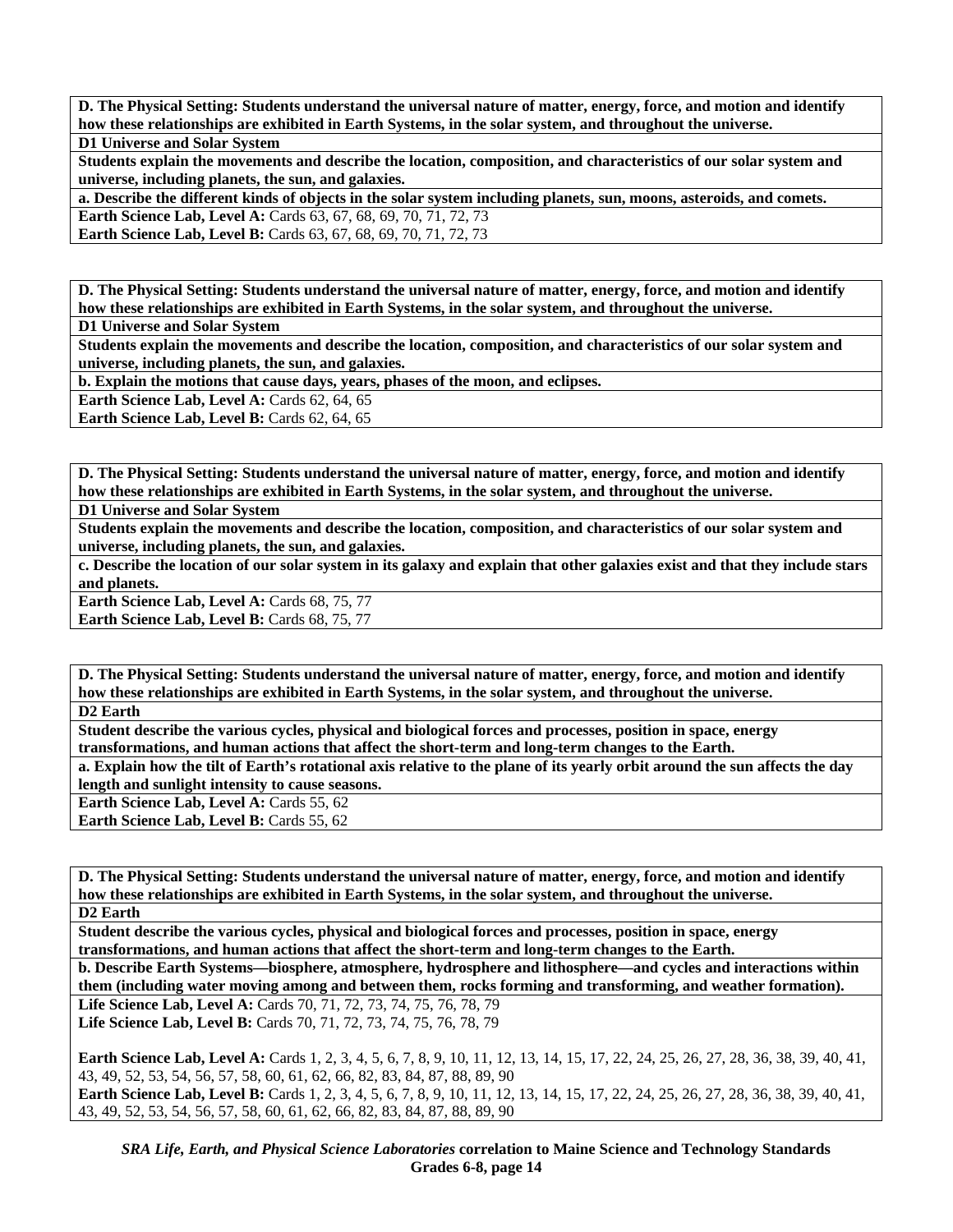**D. The Physical Setting: Students understand the universal nature of matter, energy, force, and motion and identify how these relationships are exhibited in Earth Systems, in the solar system, and throughout the universe. D2 Earth** 

**Student describe the various cycles, physical and biological forces and processes, position in space, energy transformations, and human actions that affect the short-term and long-term changes to the Earth.** 

**c. Give several reasons why the climate is different in different regions of the Earth.** 

**Earth Science Lab, Level A: Cards 55, 58, 60, 62** 

**Earth Science Lab, Level B: Cards 55, 58, 60, 62** 

**D. The Physical Setting: Students understand the universal nature of matter, energy, force, and motion and identify how these relationships are exhibited in Earth Systems, in the solar system, and throughout the universe. D2 Earth** 

**Student describe the various cycles, physical and biological forces and processes, position in space, energy transformations, and human actions that affect the short-term and long-term changes to the Earth.** 

**d. Describe significant Earth resources and how their limited supply affects how they are used.** 

**Life Science Lab, Level A: Cards 84, 8, 87, 88, 90 Life Science Lab, Level B: Cards 84, 85, 87, 88, 90** 

**Earth Science Lab, Level A: Cards 5, 29, 35, 85 Earth Science Lab, Level B: Cards 5, 29, 35, 85** 

**D. The Physical Setting: Students understand the universal nature of matter, energy, force, and motion and identify how these relationships are exhibited in Earth Systems, in the solar system, and throughout the universe. D2 Earth** 

**Student describe the various cycles, physical and biological forces and processes, position in space, energy transformations, and human actions that affect the short-term and long-term changes to the Earth.** 

**e. Describe the effect of gravity on objects on Earth.** 

**Earth Science Lab, Level A: Cards 66, 90 Earth Science Lab, Level B: Cards 66, 90** 

**Physical Science Lab, Level A: Cards 57, 59** Physical Science Lab, Level B: Cards 57, 59

**D. The Physical Setting: Students understand the universal nature of matter, energy, force, and motion and identify how these relationships are exhibited in Earth Systems, in the solar system, and throughout the universe. D2 Earth** 

**Student describe the various cycles, physical and biological forces and processes, position in space, energy transformations, and human actions that affect the short-term and long-term changes to the Earth.** 

**f. Give examples of abrupt changes and slow changes in Earth Systems.** 

**Life Science Lab, Level A:** Cards 65, 66, 67, 86, 87, 88, 89, 90 **Life Science Lab, Level B:** Cards 65, 66, 67, 86, 87, 88, 89, 90

**Earth Science Lab, Level A:** Cards 9, 10, 11, 12, 13, 14, 15, 17, 22, 24, 25, 26, 27, 28, 32, 37, 42, 47, 52, 53, 54, 59, 60, 61, 62, 86

**Earth Science Lab, Level B:** Cards 9, 10, 11, 12, 13, 14, 15, 17, 22, 24, 25, 26, 27, 28, 32, 37, 42, 47, 52, 53, 54, 59, 60, 61, 62, 86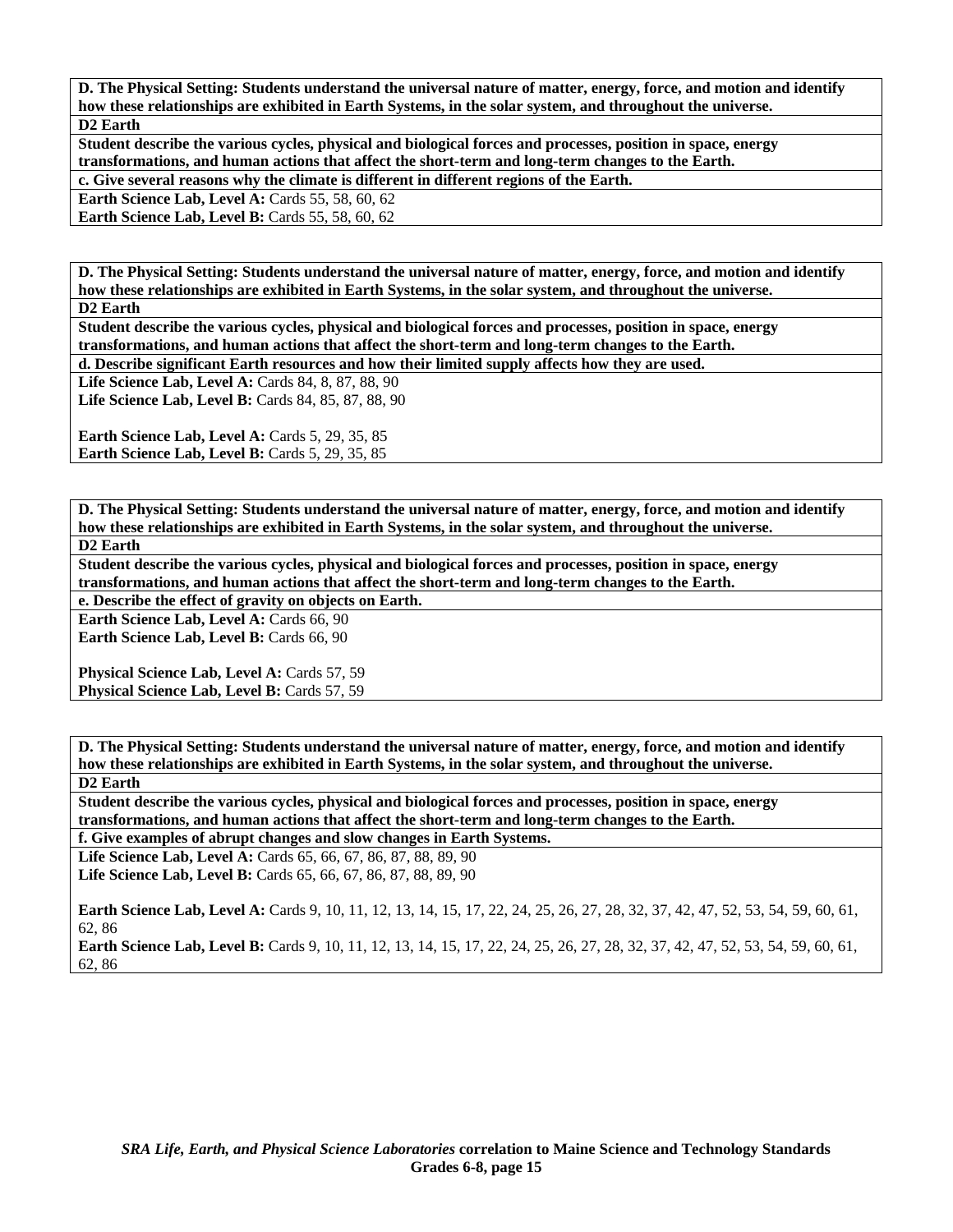**D. The Physical Setting: Students understand the universal nature of matter, energy, force, and motion and identify how these relationships are exhibited in Earth Systems, in the solar system, and throughout the universe. D3 Matter and Energy** 

**Students describe physical and chemical properties of matter, interactions and changes in matter, and transfer of energy through matter.** 

**a. Describe that all matter is made up of atoms and distinguish between/among elements, atoms, and molecules.** 

**Physical Science Lab, Level A: Cards 3, 4, 10, 11** 

**Physical Science Lab, Level B: Cards 3, 4, 10, 11** 

**D. The Physical Setting: Students understand the universal nature of matter, energy, force, and motion and identify how these relationships are exhibited in Earth Systems, in the solar system, and throughout the universe.** 

**D3 Matter and Energy** 

**Students describe physical and chemical properties of matter, interactions and changes in matter, and transfer of energy through matter.** 

**b. Describe how physical characteristics of elements and types of reactions they undergo have been used to create the Periodic Table.** 

**Physical Science Lab, Level A: Cards 1, 2, 10, 14, 15, 16, 17, 18, 19, 20 Physical Science Lab, Level B:** Cards 1, 2, 10, 14, 15, 16, 17, 18, 19, 20

**D. The Physical Setting: Students understand the universal nature of matter, energy, force, and motion and identify how these relationships are exhibited in Earth Systems, in the solar system, and throughout the universe. D3 Matter and Energy** 

**Students describe physical and chemical properties of matter, interactions and changes in matter, and transfer of energy through matter.** 

**c. Describe the difference between physical and chemical change.** 

**Physical Science Lab, Level A: Cards 6, 8, 9, 27, 28, 29, 30** 

**Physical Science Lab, Level B:** Cards 6, 8, 9, 27, 28, 29, 30

**D. The Physical Setting: Students understand the universal nature of matter, energy, force, and motion and identify how these relationships are exhibited in Earth Systems, in the solar system, and throughout the universe.** 

**D3 Matter and Energy** 

**Students describe physical and chemical properties of matter, interactions and changes in matter, and transfer of energy through matter.** 

**d. Explain the relationship of the motion of atoms and molecules to the states of matter for gases, liquids, and solids. Physical Science Lab, Level A: Cards 5, 6, 7, 8, 42 Physical Science Lab, Level B: Cards 5, 6, 7, 8, 442** 

**D. The Physical Setting: Students understand the universal nature of matter, energy, force, and motion and identify how these relationships are exhibited in Earth Systems, in the solar system, and throughout the universe.** 

**D3 Matter and Energy** 

**Students describe physical and chemical properties of matter, interactions and changes in matter, and transfer of energy through matter.** 

**e. Explain how atoms are packed together in arrangements that compose all substances including elements, compounds, mixtures, and solutions.** 

**Physical Science Lab, Level A: Cards 3, 4, 10, 11, 12, 13 Physical Science Lab, Level B:** Cards 3, 4, 10, 11, 12, 13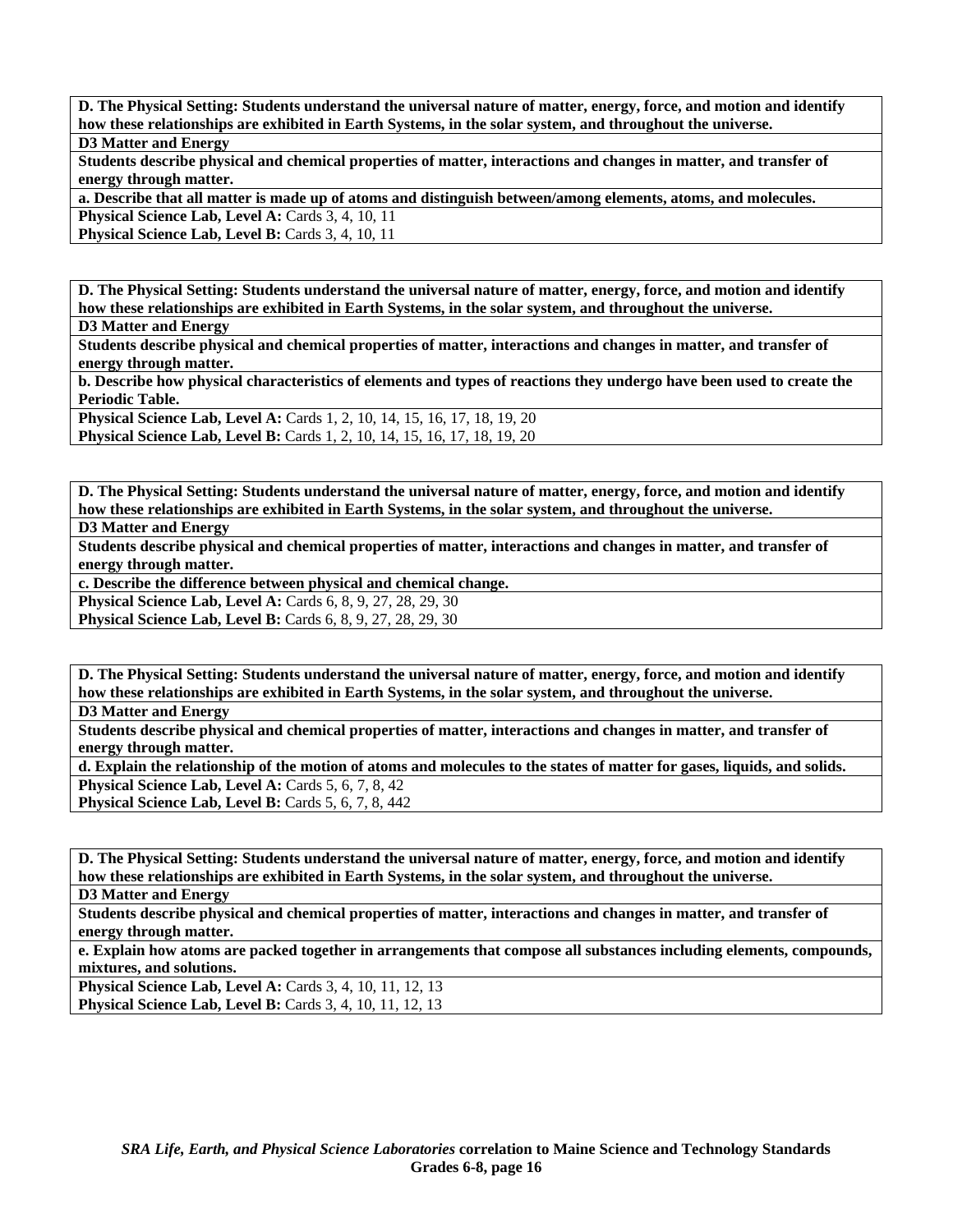**D. The Physical Setting: Students understand the universal nature of matter, energy, force, and motion and identify how these relationships are exhibited in Earth Systems, in the solar system, and throughout the universe. D3 Matter and Energy** 

**Students describe physical and chemical properties of matter, interactions and changes in matter, and transfer of energy through matter.** 

**f. Explain and apply the understanding that substances have characteristic properties, including density, boiling point, and solubility and these properties are not dependent on the amount of matter present.** 

**Physical Science Lab, Level A: Cards 1, 2, 6, 8, 13, 14, 15, 16, 42** 

**Physical Science Lab, Level B:** Cards 1, 2, 6, 8, 13, 14, 15, 16, 42

**D. The Physical Setting: Students understand the universal nature of matter, energy, force, and motion and identify how these relationships are exhibited in Earth Systems, in the solar system, and throughout the universe.** 

**D3 Matter and Energy** 

**Students describe physical and chemical properties of matter, interactions and changes in matter, and transfer of energy through matter.** 

**g. Use the idea of atoms to explain the conservation of matter.** 

**Physical Science Lab, Level A: Cards 9, 27, 28, 29, 30** 

**Physical Science Lab, Level B: Cards 9, 27, 28, 29, 30** 

**Physical Science Lab Teacher's Handbook:** Hands-On Activity 2, *Chemical Reaction Rates,* pages 81-83

**D. The Physical Setting: Students understand the universal nature of matter, energy, force, and motion and identify how these relationships are exhibited in Earth Systems, in the solar system, and throughout the universe. D3 Matter and Energy** 

**Students describe physical and chemical properties of matter, interactions and changes in matter, and transfer of energy through matter.** 

**h. Describe several different types of energy forms including heat energy, chemical energy, and mechanical energy. Physical Science Lab, Level A:** Cards 34, 36, 37, 38, 39, 40, 41, 42, 45, 46, 47, 48, 49, 66, 67, 70, 76, 77, 78, 79, 82, 83 **Physical Science Lab, Level B:** Cards 34, 36, 37, 38, 39, 40, 41, 42, 45, 46, 47, 48, 49, 66, 67, 70, 76, 77, 78, 79, 82, 83 **Physical Science Lab Teacher's Handbook:** Hands-On Activity 3, *Energy Conversion,* pages 85-87; Hands-On Activity 5, *Making a Potato Battery,* pages 93-95; Hands-On Activity 6, *Making Sound,* pages 97-99

**D. The Physical Setting: Students understand the universal nature of matter, energy, force, and motion and identify how these relationships are exhibited in Earth Systems, in the solar system, and throughout the universe. D3 Matter and Energy** 

**Students describe physical and chemical properties of matter, interactions and changes in matter, and transfer of** 

**energy through matter.** 

**i. Use examples of energy transformations from one form to another to explain that energy cannot be created or destroyed.** 

**Physical Science Lab, Level A:** Cards 36, 37, 39, 40, 41, 42, 45, 46, 47, 48, 49 **Physical Science Lab, Level B:** Cards 36, 37, 39, 40, 41, 42, 45, 46, 47, 48, 49

**D. The Physical Setting: Students understand the universal nature of matter, energy, force, and motion and identify how these relationships are exhibited in Earth Systems, in the solar system, and throughout the universe.** 

**D3 Matter and Energy** 

**Students describe physical and chemical properties of matter, interactions and changes in matter, and transfer of energy through matter.** 

**j. Describe how heat is transferred from one object to another by conduction, convection, and/or radiation.** 

**Physical Science Lab, Level A: Cards 42, 43, 44** 

**Physical Science Lab, Level B: Cards 42, 43, 44**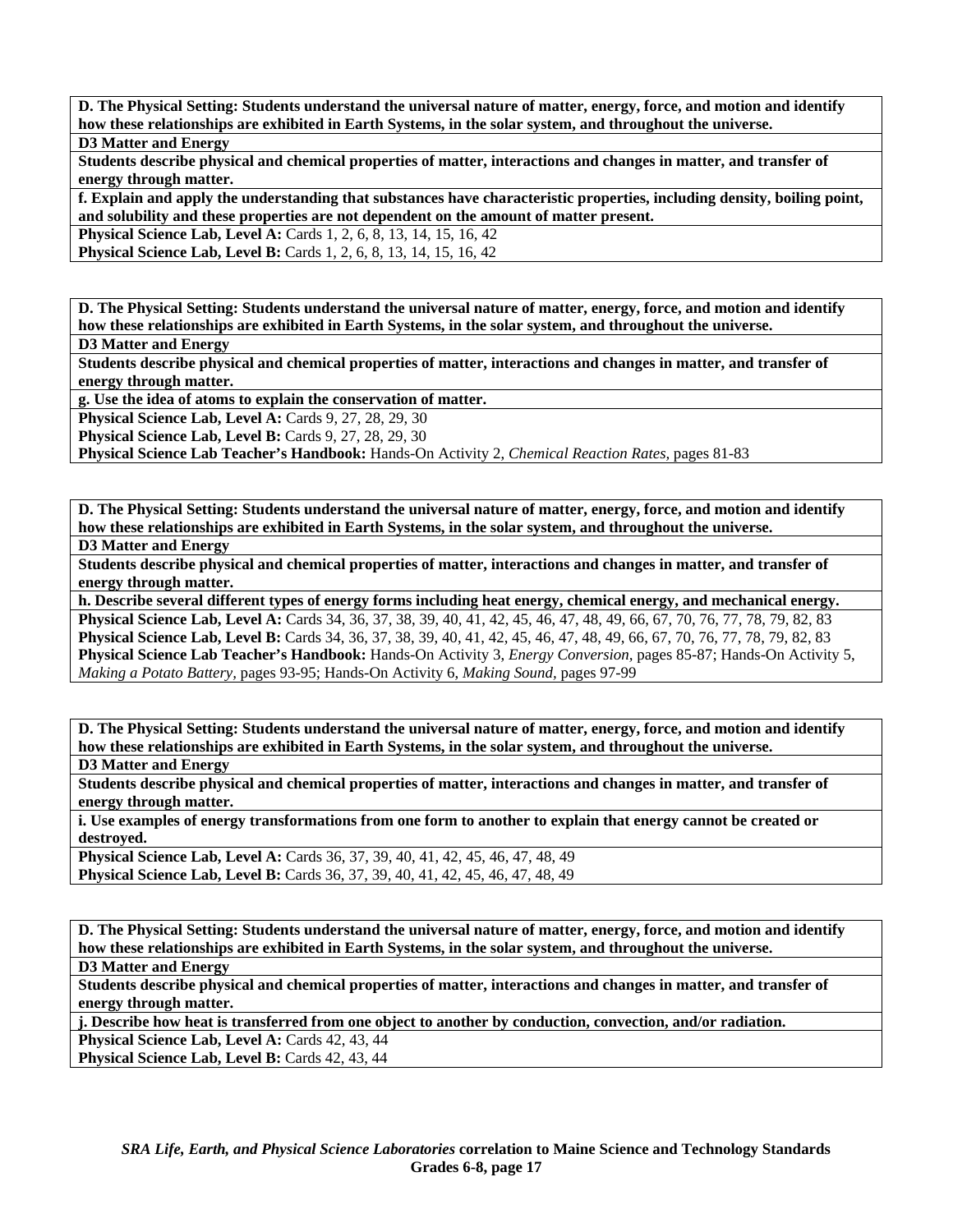**D. The Physical Setting: Students understand the universal nature of matter, energy, force, and motion and identify how these relationships are exhibited in Earth Systems, in the solar system, and throughout the universe. D3 Matter and Energy** 

**Students describe physical and chemical properties of matter, interactions and changes in matter, and transfer of energy through matter.** 

**k. Describe the properties of solar radiation and its interaction with objects on Earth.** 

**Physical Science Lab, Level A: Cards 46, 82, 83, 85** 

**Physical Science Lab, Level B:** Cards 46, 82, 83, 85

**D. The Physical Setting: Students understand the universal nature of matter, energy, force, and motion and identify how these relationships are exhibited in Earth Systems, in the solar system, and throughout the universe.** 

**D4 Force and Motion** 

**Students describe the force of gravity, the motion of objects, the properties of waves, and the wavelike property of energy in light waves.** 

**a. Describe the similarities and differences in the motion of sound vibrations, earthquakes, and light waves.** 

**Earth Science Lab, Level A: Card 16** 

Earth Science Lab, Level B: Card 16

**Physical Science Lab, Level A:** Cards 77, 78, 79, 82, 83, 85, 86, 87, 88 **Physical Science Lab, Level B:** Cards 77, 78, 79, 82, 83, 85, 86, 87, 88 **Physical Science Lab Teacher's Handbook:** Hands-On Activity 6, *Making Sound,* pages 97-99

**D. The Physical Setting: Students understand the universal nature of matter, energy, force, and motion and identify how these relationships are exhibited in Earth Systems, in the solar system, and throughout the universe.** 

**D4 Force and Motion** 

**Students describe the force of gravity, the motion of objects, the properties of waves, and the wavelike property of energy in light waves.** 

**b. Explain the relationship among visible light, the electromagnetic spectrum, and sight.** 

Physical Science Lab, Level A: Cards 82, 85, 89

Physical Science Lab, Level B: Cards 82, 85, 89

**D. The Physical Setting: Students understand the universal nature of matter, energy, force, and motion and identify how these relationships are exhibited in Earth Systems, in the solar system, and throughout the universe.** 

**D4 Force and Motion** 

**Students describe the force of gravity, the motion of objects, the properties of waves, and the wavelike property of energy in light waves.** 

**c. Describe and apply an understanding of how the gravitational force between any two objects would change if their mass or the distance between them changed.** 

Physical Science Lab, Level A: Cards 57, 59

Physical Science Lab, Level B: Cards 57, 59

**D. The Physical Setting: Students understand the universal nature of matter, energy, force, and motion and identify how these relationships are exhibited in Earth Systems, in the solar system, and throughout the universe.** 

**D4 Force and Motion** 

**Students describe the force of gravity, the motion of objects, the properties of waves, and the wavelike property of energy in light waves.** 

**d. Describe and apply an understanding of how electric currents and magnets can exert force on each other.** 

**Physical Science Lab, Level A: Cards 66, 74, 75, 76 Physical Science Lab, Level B:** Cards 66, 74, 75, 76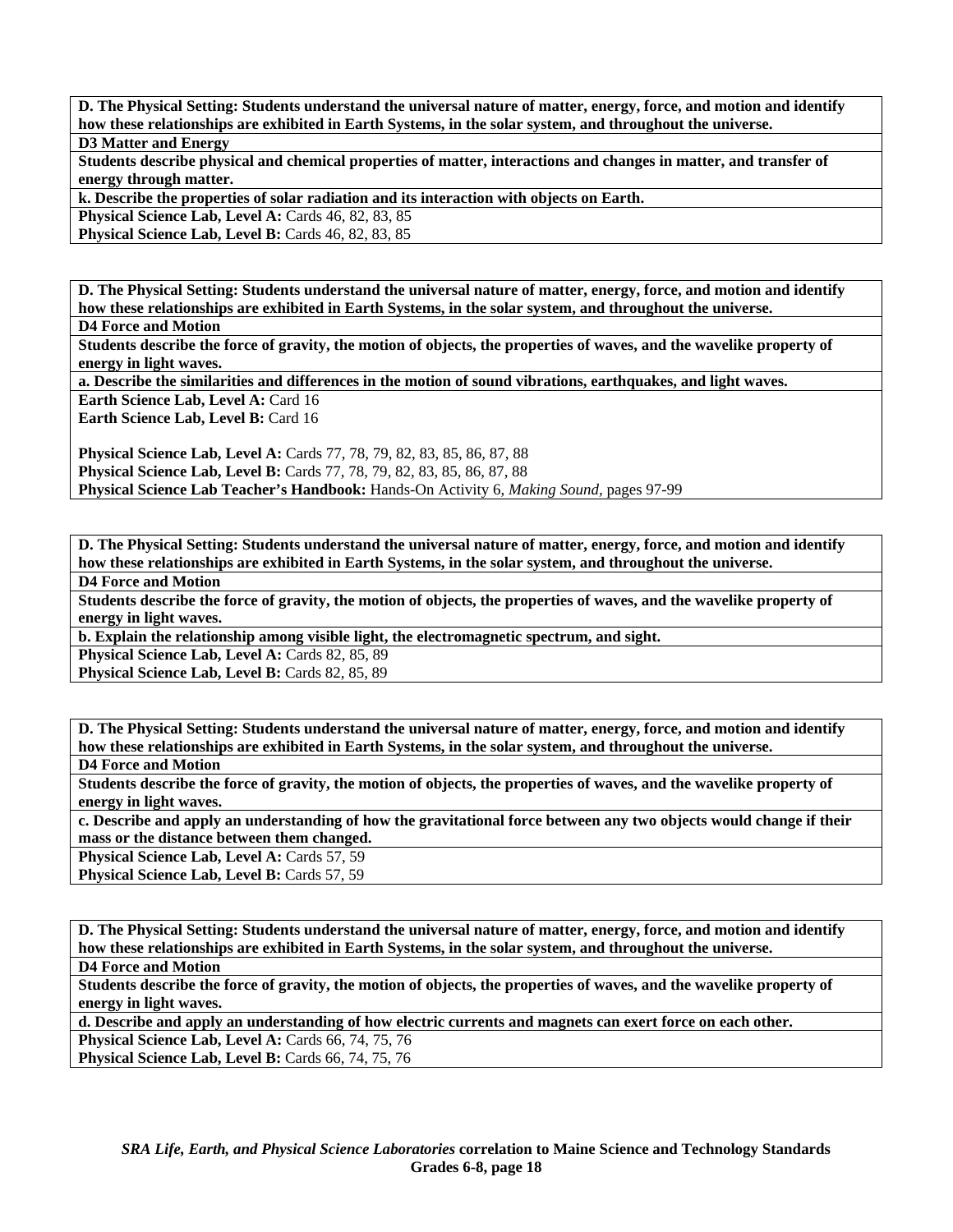**D. The Physical Setting: Students understand the universal nature of matter, energy, force, and motion and identify how these relationships are exhibited in Earth Systems, in the solar system, and throughout the universe.** 

**D4 Force and Motion** 

**Students describe the force of gravity, the motion of objects, the properties of waves, and the wavelike property of energy in light waves.** 

**e. Describe and apply an understanding of the effects of multiple forces on an object, and how unbalanced forces will cause changes in the speed or direction.** 

**Physical Science Lab, Level A: Cards 54, 55, 56, 57, 58, 59** 

**Physical Science Lab, Level B:** Cards 54, 55, 56, 57, 58, 59

**E. The Living Environment: Students understand that cells are the basic unit of life, that all life as we know it has evolved through genetic transfer and natural selection to create a great diversity of organisms, and that these organisms create interdependent webs through which matter and energy flow. Students understand similarities and differences between humans and other organisms and the interconnections of these interdependent webs.** 

**E1 Biodiversity** 

**Students differentiate among organisms based on biological characteristics and identify patterns of similarity.** 

**a. Compare physical characteristics that differentiate organisms into groups (including plants that use sunlight to make their own food, animals that consume energy-rich food, and organisms that cannot easily be classified as either).** 

Life Science Lab, Level A: Cards 2, 3, 11, 12, 13, 14, 15, 16, 17, 18, 19, 20, 21, 22, 25, 27, 28, 29, 30, 31, 32, 33, 34, 35, 36, 37, 38, 39, 40

Life Science Lab, Level B: Cards , 3, 11, 12, 13, 14, 15, 16, 17, 18, 19, 20, 21, 22, 25, 27, 28, 29, 30, 31, 32, 33, 34, 35, 36, 37, 38, 39, 40

**Life Science Lab Teacher's Handbook:** Hands-On Activity 2, *Culturing Bacteria,* pages 81-83; Hands-On Activity 3, *Investigating Arthropods,* pages 85-87

**E. The Living Environment: Students understand that cells are the basic unit of life, that all life as we know it has evolved through genetic transfer and natural selection to create a great diversity of organisms, and that these organisms create interdependent webs through which matter and energy flow. Students understand similarities and differences between humans and other organisms and the interconnections of these interdependent webs.** 

**E1 Biodiversity** 

**Students differentiate among organisms based on biological characteristics and identify patterns of similarity.** 

**b. Explain how biologists use internal and external anatomical features to determine relatedness among organisms and to form the basis for classification systems.** 

Life Science Lab, Level A: Cards 2, 3, 11, 12, 13, 14, 15, 16, 17, 18, 19, 20, 21, 22, 25, 27, 28, 29, 30, 31, 32, 33, 34, 35, 36, 37, 38, 39, 40

Life Science Lab, Level B: Cards 2, 3, 11, 12, 13, 14, 15, 16, 17, 18, 19, 20, 21, 22, 25, 27, 28, 29, 30, 31, 32, 33, 34, 35, 36, 37, 38, 39, 40

**Life Science Lab Teacher's Handbook:** Hands-On Activity 2, *Culturing Bacteria,* pages 81-83; Hands-On Activity 3, *Investigating Arthropods,* pages 85-87

**E. The Living Environment: Students understand that cells are the basic unit of life, that all life as we know it has evolved through genetic transfer and natural selection to create a great diversity of organisms, and that these organisms create interdependent webs through which matter and energy flow. Students understand similarities and differences between humans and other organisms and the interconnections of these interdependent webs.** 

**E1 Biodiversity** 

**Students differentiate among organisms based on biological characteristics and identify patterns of similarity.** 

**c. Explain ways to determine whether organisms are the same species.** 

Life Science Lab, Level A: Card 1

Life Science Lab, Level B: Card 1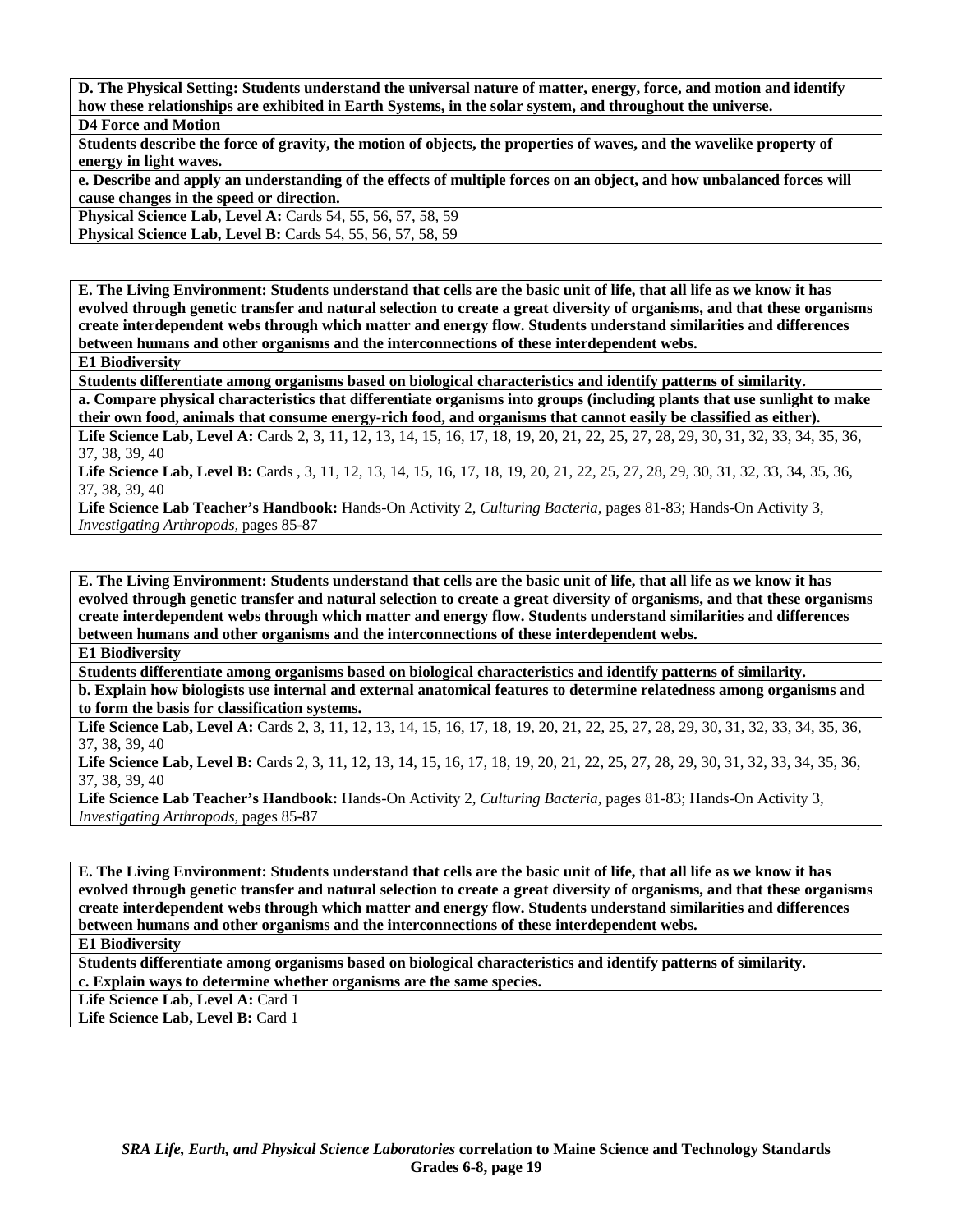**E. The Living Environment: Students understand that cells are the basic unit of life, that all life as we know it has evolved through genetic transfer and natural selection to create a great diversity of organisms, and that these organisms create interdependent webs through which matter and energy flow. Students understand similarities and differences between humans and other organisms and the interconnections of these interdependent webs.** 

# **E1 Biodiversity**

**Students differentiate among organisms based on biological characteristics and identify patterns of similarity.** 

**d. Describe how external and internal structures of animals and plants contribute to the variety of ways organisms are able to find food and reproduce.** 

Life Science Lab, Level A: Cards 1, 6, 7, 9, 11, 12, 13, 14, 15, 16, 17, 18, 19, 20, 21, 22, 25, 27, 28, 29, 30, 31, 32, 33, 34, 35, 36, 37, 38, 39, 40

**Life Science Lab, Level B:** Cards 1, 6, 7, 9, 11, 12, 13, 14, 15, 16, 17, 18, 19, 20, 21, 22, 25, 27, 28, 29, 30, 31, 32, 33, 34, 35, 36, 37, 38, 39, 40

**Life Science Lab Teacher's Handbook:** Hands-On Activity 2, *Culturing Bacteria,* pages 81-83; Hands-On Activity 3, *Investigating Arthropods,* pages 85-87

**E. The Living Environment: Students understand that cells are the basic unit of life, that all life as we know it has evolved through genetic transfer and natural selection to create a great diversity of organisms, and that these organisms create interdependent webs through which matter and energy flow. Students understand similarities and differences between humans and other organisms and the interconnections of these interdependent webs.** 

#### **E2 Ecosystems**

**Students examine how the characteristics of the physical, non-living (abiotic) environment, the types and behaviors of living (biotic) organisms, and the flow of matter and energy affect organisms and the ecosystem of which they are part. a. List various kinds of resources within different biomes for which organisms compete.** 

**Life Science Lab, Level A:** Cards 72, 75, 76, 77, 81, 82, 86 **Life Science Lab, Level B:** Cards 72, 75, 76, 77, 81, 82, 86

**Earth Science Lab, Level A: Card 89 Earth Science Lab, Level B: Card 89** 

**E. The Living Environment: Students understand that cells are the basic unit of life, that all life as we know it has evolved through genetic transfer and natural selection to create a great diversity of organisms, and that these organisms create interdependent webs through which matter and energy flow. Students understand similarities and differences between humans and other organisms and the interconnections of these interdependent webs.** 

**E2 Ecosystems** 

**Students examine how the characteristics of the physical, non-living (abiotic) environment, the types and behaviors of living (biotic) organisms, and the flow of matter and energy affect organisms and the ecosystem of which they are part.** 

**b. Describe ways in which two types of organisms may interact (including competition, predator/prey, producer/consumer/decomposer, parasitism, and mutualism) and describe the positive and negative consequences of such interactions.** 

Life Science Lab, Level A: Cards 73, 74, 75, 76, 77

**Life Science Lab, Level B: Cards 73, 74, 75, 76, 77** 

**Life Science Lab Teacher's Handbook:** Hands-On Activity 6, *How Much Does Energy Cost?,* pages 97-99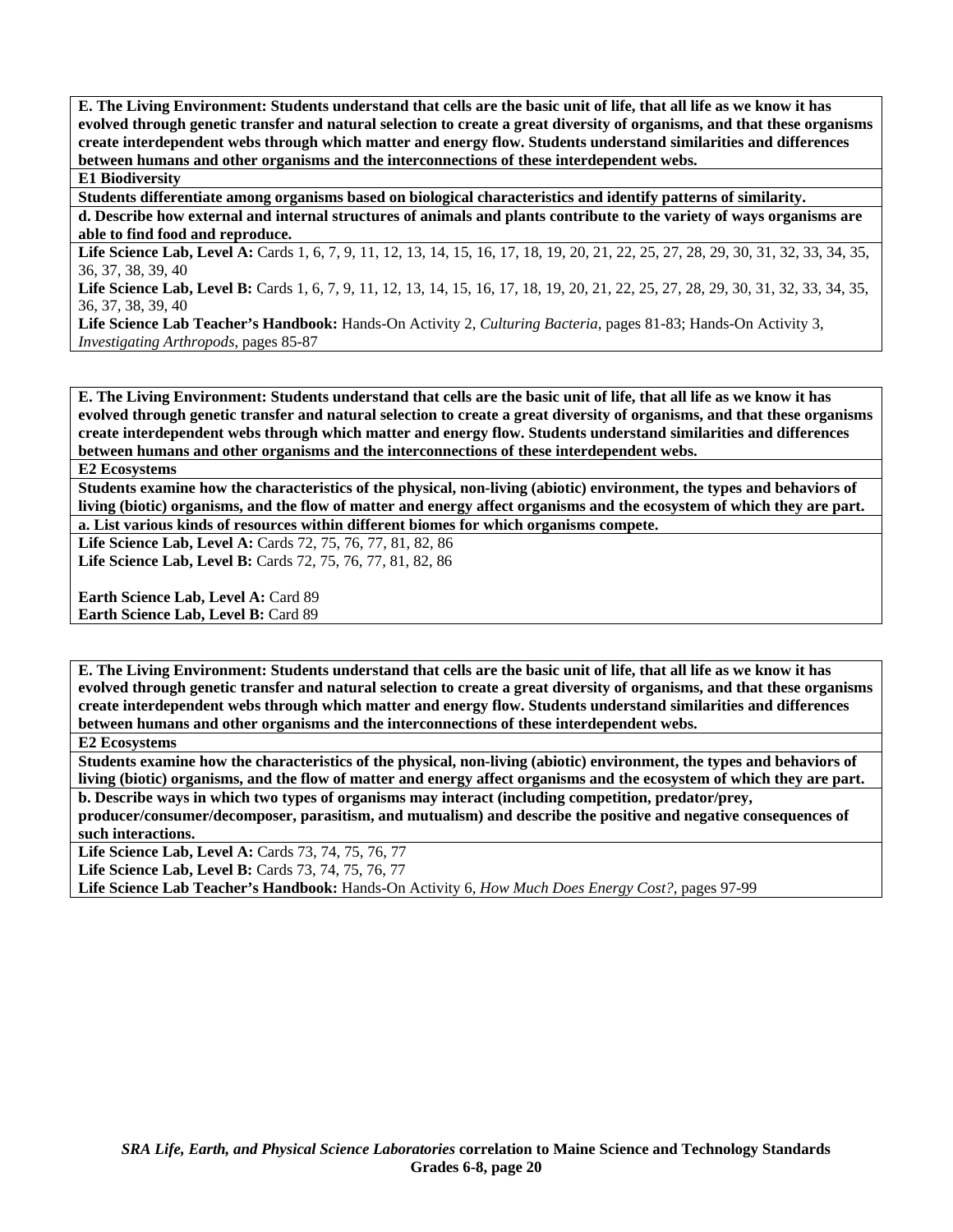**E. The Living Environment: Students understand that cells are the basic unit of life, that all life as we know it has evolved through genetic transfer and natural selection to create a great diversity of organisms, and that these organisms create interdependent webs through which matter and energy flow. Students understand similarities and differences between humans and other organisms and the interconnections of these interdependent webs.** 

## **E2 Ecosystems**

**Students examine how the characteristics of the physical, non-living (abiotic) environment, the types and behaviors of living (biotic) organisms, and the flow of matter and energy affect organisms and the ecosystem of which they are part. c. Describe the source and flow of energy in the two major food webs, terrestrial and marine.** 

Life Science Lab, Level A: Cards 13, 76, 77, 80, 81

**Life Science Lab, Level B: Cards 13, 76, 77, 80, 81** 

**Life Science Lab Teacher's Handbook:** Hands-On Activity 6, *How Much Does Energy Cost?,* pages 97-99

**Earth Science Lab, Level A: Card 89 Earth Science Lab, Level B: Card 89** 

**E. The Living Environment: Students understand that cells are the basic unit of life, that all life as we know it has evolved through genetic transfer and natural selection to create a great diversity of organisms, and that these organisms create interdependent webs through which matter and energy flow. Students understand similarities and differences between humans and other organisms and the interconnections of these interdependent webs.** 

**E2 Ecosystems** 

**Students examine how the characteristics of the physical, non-living (abiotic) environment, the types and behaviors of living (biotic) organisms, and the flow of matter and energy affect organisms and the ecosystem of which they are part. d. Describe how matter and energy change from one form to another in living things and in the physical environment.** 

Life Science Lab, Level A: Cards 9, 13, 16, 17, 45, 46, 50, 73, 74, 76, 77, 78

Life Science Lab, Level B: Cards 9, 13, 16, 17, 45, 46, 50, 73, 74, 76, 77, 78

**Life Science Lab Teacher's Handbook:** Hands-On Activity 6, *How Much Does Energy Cost?,* pages 97-99

**E. The Living Environment: Students understand that cells are the basic unit of life, that all life as we know it has evolved through genetic transfer and natural selection to create a great diversity of organisms, and that these organisms create interdependent webs through which matter and energy flow. Students understand similarities and differences between humans and other organisms and the interconnections of these interdependent webs.** 

**E2 Ecosystems** 

**Students examine how the characteristics of the physical, non-living (abiotic) environment, the types and behaviors of living (biotic) organisms, and the flow of matter and energy affect organisms and the ecosystem of which they are part. e. Explain that the total amount of matter in the environment stays the same even as its form and location change.** 

Life Science Lab, Level A: Cards 76, 77

Life Science Lab, Level B: Cards 76, 77

**E. The Living Environment: Students understand that cells are the basic unit of life, that all life as we know it has evolved through genetic transfer and natural selection to create a great diversity of organisms, and that these organisms create interdependent webs through which matter and energy flow. Students understand similarities and differences between humans and other organisms and the interconnections of these interdependent webs.** 

**E3 Cells** 

**Students describe the hierarchy of organization and function in organisms, and the similarities and differences in structure, function, and needs among and within organisms.** 

**a. Describe the basic functions of organisms carried out within cells including the extracting of energy from food and the elimination of wastes.** 

**Life Science Lab, Level A: Cards 6, 7, 8, 9, 10** 

**Life Science Lab, Level B:** Cards 6, 7, 8, 9, 10

**Life Science Lab Teacher's Handbook:** Hands-On Activity 1, *Examining Cells,* pages 77-79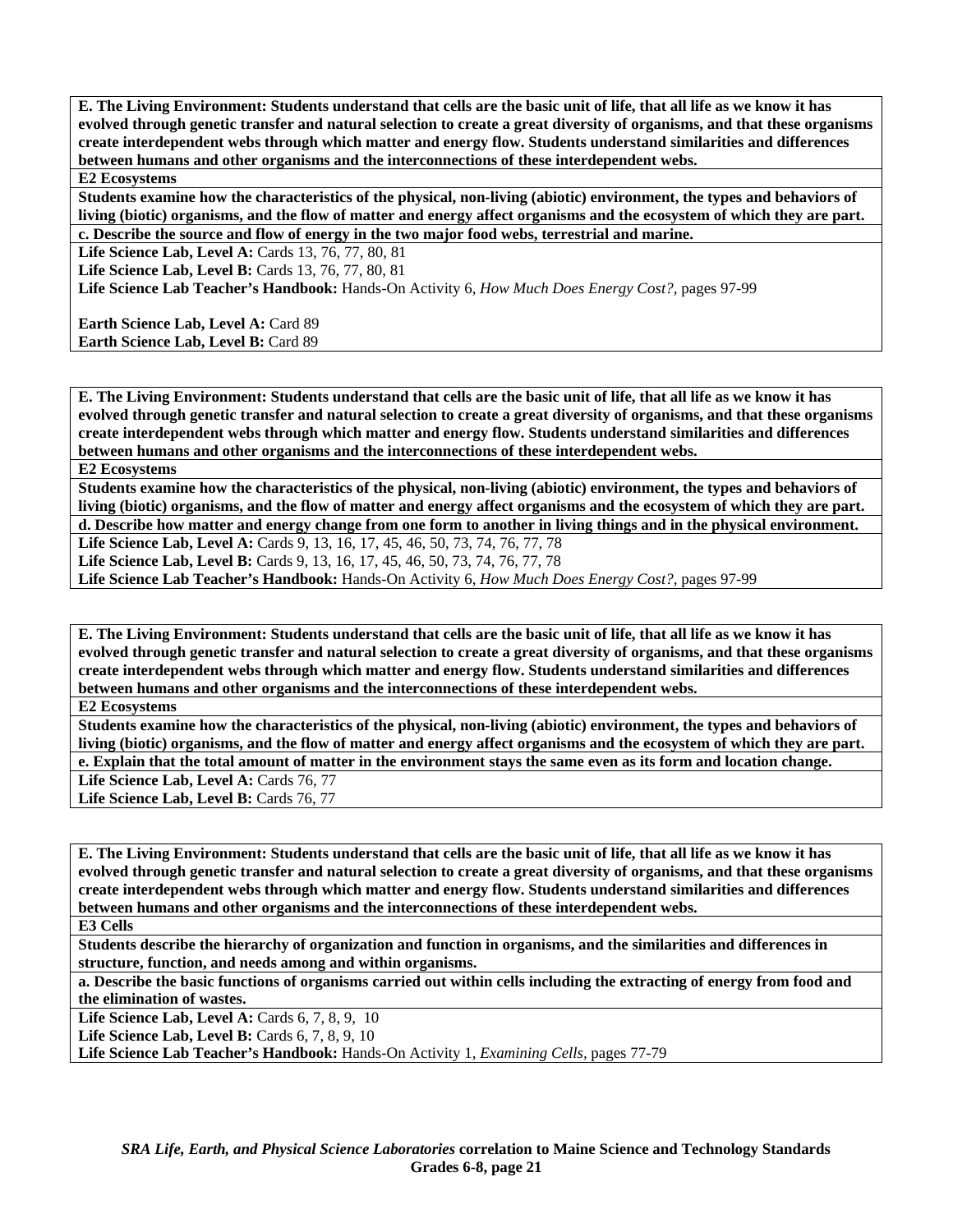**E. The Living Environment: Students understand that cells are the basic unit of life, that all life as we know it has evolved through genetic transfer and natural selection to create a great diversity of organisms, and that these organisms create interdependent webs through which matter and energy flow. Students understand similarities and differences between humans and other organisms and the interconnections of these interdependent webs. E3 Cells** 

**Students describe the hierarchy of organization and function in organisms, and the similarities and differences in structure, function, and needs among and within organisms.** 

**b. Explain the relationship among cells, tissues, organs, and organ systems, including how tissues and organs serve the needs of cells and organisms.** 

**Life Science Lab, Level A:** Cards 5, 8, 9, 44, 45, 46, 47, 48, 49, 50, 51, 52, 53, 54, 55, 56, 57, 58 **Life Science Lab, Level B:** Cards 5, 8, 9, 44, 45, 46, 47, 48, 49, 50, 51, 52, 53, 54, 55, 56, 57, 58 **Life Science Lab Teacher's Handbook:** Hands-On Activity 4, *Your Cardiovascular System,* pages 89-91

**E. The Living Environment: Students understand that cells are the basic unit of life, that all life as we know it has evolved through genetic transfer and natural selection to create a great diversity of organisms, and that these organisms create interdependent webs through which matter and energy flow. Students understand similarities and differences between humans and other organisms and the interconnections of these interdependent webs. E3 Cells** 

**Students describe the hierarchy of organization and function in organisms, and the similarities and differences in structure, function, and needs among and within organisms.** 

**c. Compare the structures, systems, and interactions that allow single-celled organisms and multi-celled plants and animals, including humans, to defend themselves, acquire and use energy, self-regulate, reproduce, and coordinate movement.** 

Life Science Lab, Level A: Cards 6, 7, 8, 9, 11, 12, 13, 14, 15, 16, 17, 18, 19, 20, 21, 22, 27, 28, 29, 30, 31, 32, 33, 34, 35, 36, 37, 38, 39, 40, 44, 45, 46, 47, 48, 49, 50, 51, 52, 53, 54, 55, 56, 57, 58

Life Science Lab, Level B: Cards 6, 7, 8, 9, 11, 12, 13, 14, 15, 16, 17, 18, 19, 20, 21, 22, 27, 28, 29, 30, 31, 32, 33, 34, 35, 36, 37, 38, 39, 40, 44, 45, 46, 47, 48, 49, 50, 51, 52, 53, 54, 55, 56, 57, 58

**Life Science Lab Teacher's Handbook:** Hands-On Activity 1, *Examining Cells,* pages 77-79; Hands-On Activity 2, *Culturing Bacteria,* pages 81-83; Hands-On Activity 3, *Investigating Arthropods,* pages 85-87; Hands-On Activity 4, *Your Cardiovascular System,* pages 89-91

**E. The Living Environment: Students understand that cells are the basic unit of life, that all life as we know it has evolved through genetic transfer and natural selection to create a great diversity of organisms, and that these organisms create interdependent webs through which matter and energy flow. Students understand similarities and differences between humans and other organisms and the interconnections of these interdependent webs. E3 Cells** 

**Students describe the hierarchy of organization and function in organisms, and the similarities and differences in structure, function, and needs among and within organisms.** 

**d. Explain that all living things are composed of cells numbering from just one to millions.** 

Life Science Lab, Level A: Cards 1, 5, 6, 7, 8, 9, 10, 44

**Life Science Lab, Level B:** Cards 1, 5, 6, 7, 8, 9, 10, 44

**Life Science Lab Teacher's Handbook:** Hands-On Activity 1, *Examining Cells,* pages 77-79

**E. The Living Environment: Students understand that cells are the basic unit of life, that all life as we know it has evolved through genetic transfer and natural selection to create a great diversity of organisms, and that these organisms create interdependent webs through which matter and energy flow. Students understand similarities and differences between humans and other organisms and the interconnections of these interdependent webs.** 

**E4 Heredity and Reproduction** 

**Students describe the general characteristics and mechanisms of reproduction and heredity in organisms, including humans, and ways in which organisms are affected by their genetic traits.** 

**a. Explain that sexual reproduction includes fertilization that results in the inclusion of genetic information from each parent and determines the inherited traits that are a part of every cell.** 

**Life Science Lab, Level A: Cards 58, 61, 62, 63** 

Life Science Lab, Level B: Cards 58, 61, 62, 63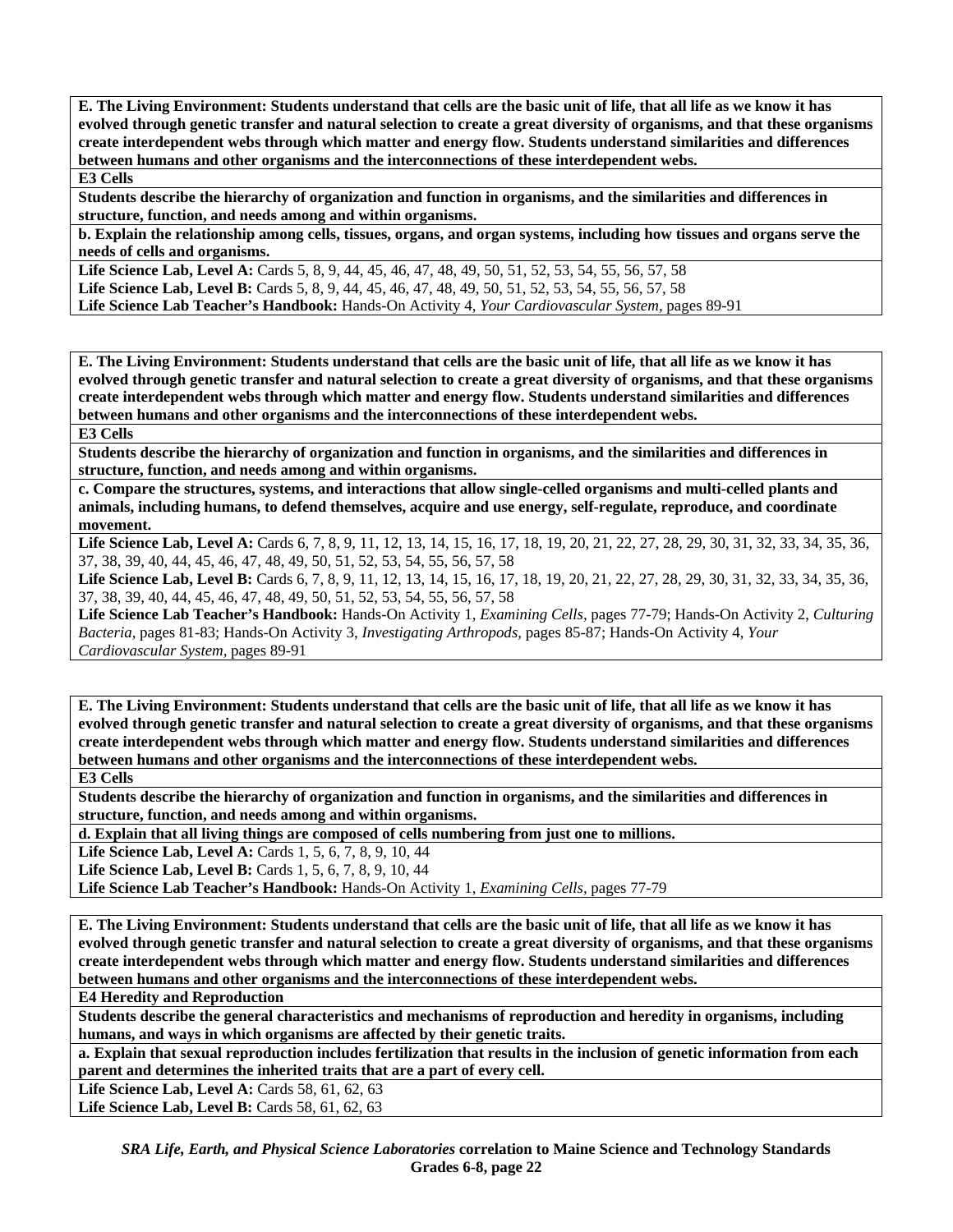**E. The Living Environment: Students understand that cells are the basic unit of life, that all life as we know it has evolved through genetic transfer and natural selection to create a great diversity of organisms, and that these organisms create interdependent webs through which matter and energy flow. Students understand similarities and differences between humans and other organisms and the interconnections of these interdependent webs.** 

**E4 Heredity and Reproduction** 

**Students describe the general characteristics and mechanisms of reproduction and heredity in organisms, including humans, and ways in which organisms are affected by their genetic traits.** 

**b. Identify some of the risks to the healthy development of an embryo including mother's diet, lifestyle, and hygiene.**  Life Science Lab, Level A: Card 45

Life Science Lab, Level B: Card 45

**E. The Living Environment: Students understand that cells are the basic unit of life, that all life as we know it has evolved through genetic transfer and natural selection to create a great diversity of organisms, and that these organisms create interdependent webs through which matter and energy flow. Students understand similarities and differences between humans and other organisms and the interconnections of these interdependent webs.** 

**E4 Heredity and Reproduction** 

**Students describe the general characteristics and mechanisms of reproduction and heredity in organisms, including humans, and ways in which organisms are affected by their genetic traits.** 

**c. Describe asexual reproduction as a process by which all genetic information comes from one parent and determines the inherited traits are a part of every cell.** 

Life Science Lab, Level A: Cards 10, 60

Life Science Lab, Level B: Cards 10, 60

**E. The Living Environment: Students understand that cells are the basic unit of life, that all life as we know it has evolved through genetic transfer and natural selection to create a great diversity of organisms, and that these organisms create interdependent webs through which matter and energy flow. Students understand similarities and differences between humans and other organisms and the interconnections of these interdependent webs.** 

**E5 Evolution** 

**Students describe the evidence that evolution occurs over many generations, allowing species to acquire many of their unique characteristics or adaptations.** 

**a. Explain how the layers of sedimentary rock and their contained fossils provide evidence for the long history of Earth and for the long history of changing life.** 

Life Science Lab, Level A: Cards 66, 67

Life Science Lab, Level B: Cards 66, 67

**Life Science Lab Teacher's Handbook:** Hands-On Activity 5, *Making Fossils,* pages 93-95

Earth Science Lab, Level A: Cards 33, 34 Earth Science Lab, Level B: Cards 33, 34

**E. The Living Environment: Students understand that cells are the basic unit of life, that all life as we know it has evolved through genetic transfer and natural selection to create a great diversity of organisms, and that these organisms create interdependent webs through which matter and energy flow. Students understand similarities and differences between humans and other organisms and the interconnections of these interdependent webs.** 

**E5 Evolution** 

**Students describe the evidence that evolution occurs over many generations, allowing species to acquire many of their unique characteristics or adaptations.** 

**b. Describe how small differences between parents and offspring can lead to descendants who are very different from their ancestors.** 

Life Science Lab, Level A: Cards 64, 65, 66, 67 Life Science Lab, Level B: Cards 64, 65, 66, 67